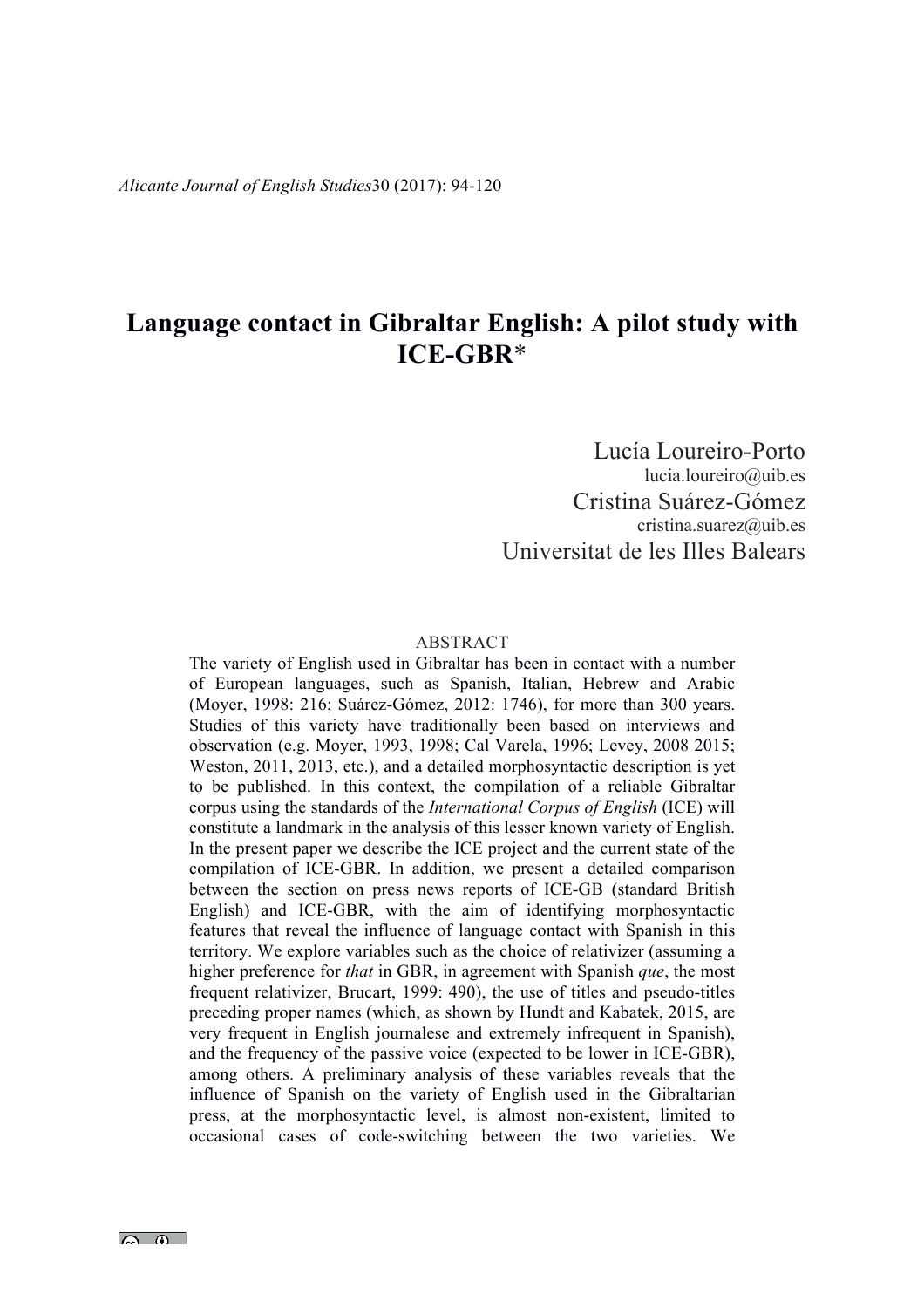hypothesize that a possible explanation for this strong exonormative allegiance to British English, at least in press news reports, can be found in a strong editorial pressure to reflect the prestigious parent-variety.

**Keywords**: Gibraltar English, morphosyntactic variation, language contact, International Corpus of English

#### **1. Introduction**

Gibraltar lies at the southern tip of the Iberian Peninsula, with a surface of some 6  $km<sup>2</sup>$ and a population of 32,000 people (Census 2012). It is a British Overseas Territory, and has been subject to the sovereignty of the United Kingdom since the beginning of the 18th century, when Spain, following the War of the Spanish Succession, ceded the territory to Great Britain as part of the Treaty of Utrecht. From that moment, English became the official language, although, due to the Spanish roots of part of the population, as well as for obvious geographical reasons, Spanish remains one of the languages of Gibraltar, spoken with its own distinct Andalusian accent.

Gibraltar has historically been considered "a melting pot of peoples from different cultural backgrounds and with different languages who have settled there throughout the centuries to pursue various military, trade and commercial interests" (Moyer, 1998:  $216$ ,<sup>1</sup> which developed a pidgin language for communication. In the 20th century the local community has become ethnically more homogeneous, competent in both English and Spanish, and also speaking *Yanito*, the local vernacular language of Gibraltar, defined as "an Andalusian Spanish-dominant form of oral expression which integrates mainly English lexical and syntactic elements as well as some local vocabulary" (Levey, 2008: 3; see also Moyer, 1998: 216). These days an increase in the use of English at home (inter-parental situation) among youngest Gibraltarians is observed (Kellerman, 2001: 91-93; Levey, 2008: 58, 95-98; Weston, 2013).

The linguistic situation in Gibraltar has been described from different perspectives, such as the use of code-switching (e.g. Kramer, 1986; Moyer, 1993, 1998), its specific phonological features (e.g. Cal Varela, 1996, 2001), the status of Gibraltarian English as regards other Englishes according to Schneider's (2007) model (e.g. Weston, 2011), as well as in broader and more holistic ways (e.g. Levey, 2008). Nevertheless, all these studies are based on interviews and the observations of researchers, which are always potentially subject to a degree of subjectivity or unintended bias. In order to avoid this, a corpus-based methodology is the preferred option for studies on language variation (see Rissanen (2014) for a good review). The existence of a Gibraltarian corpus, then, would guarantee objectivity in the analysis of this linguistic variety. The team to which the authors belong is currently compiling the Gibraltar component of the *International Corpus of English* (ICE), an international project which seeks to provide corpora which allow for comparisons between different varieties of  $English<sup>2</sup>$  Although the corpus is still in progress, we present here a preliminary study using one of the completed sections, which includes press news reports; in this context we provide a comparison of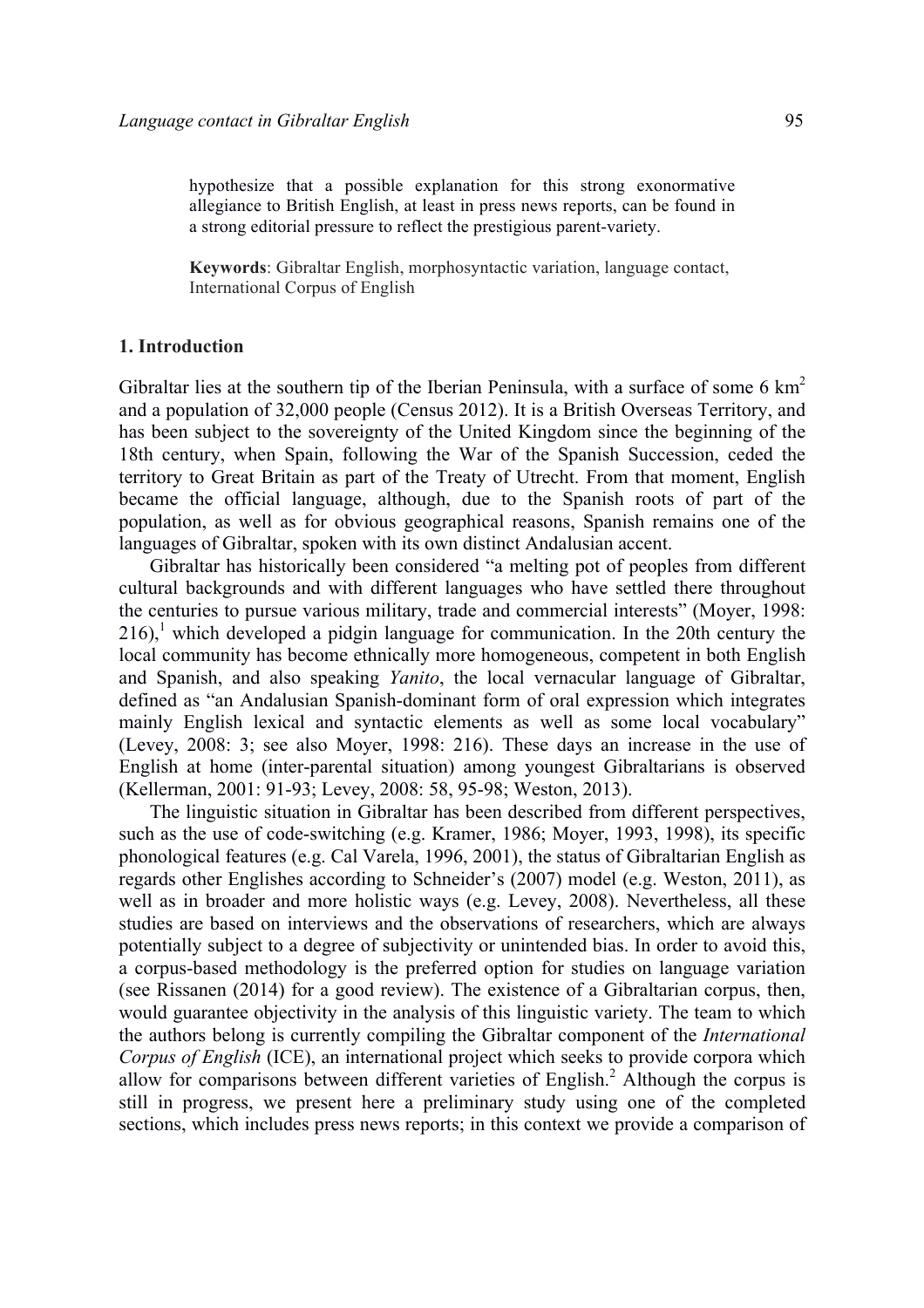the British and the Gibraltarian press, with the aim of detecting evidence of contact with Spanish. The paper is structured as follows. Section 2 accounts for the language contact situation in Gibraltar. Section 3 describes the ICE project and the current status of ICE-Gibraltar (ICE-GBR). Section 4 describes the data and methodology. Section 5 presents the corpus-based analysis of press news reports in Britain and in Gibraltar. Finally, Section 6 summarizes the results and reaches some conclusions.

#### **2. Language contact in Gibraltar**

The linguistic situation in Gibraltar has been the object of research since the 1980s, and has generated an extensive literature (cf. especially Ballantine, 1983, 2000; Cal Varela, 1996, 2001; Cavilla, 1990; Kellerman, 2001; Kramer, 1986; Levey, 2008, 2015; Lipski, 1986; Moyer, 1993, 1998; Weston, 2011, 2013; Suárez-Gómez, 2012). Most studies here have looked at the historical coexistence of English and Spanish and the resulting code-switching variety known as *Yanito*.

As noted in the previous section, the community of Gibraltar has historically been defined as a cultural, military, commercial and linguistic "melting pot" (Moyer, 1998: 216). In fact, official documents report the following populations in the 18th century: "British 434; Genoese 597; Jews 575; Spaniards 185, and Portuguese 25", showing the coexistence of "peoples from different cultural backgrounds"<sup>3</sup> and with different languages. Hence, for communicative purposes it was necessary to develop some sort of pidgin language, in this case a mixture of Italian, Spanish, English, Arabic and Hebrew (Moyer, 1993: 85), which until the end of last century was frequently used by local speakers. By that time, Gibraltar had become a more homogeneous ethnic group, as reflected in the 2012 official census, which reports that 79% of the population is Gibraltarian (Gibraltarians 25,444; UK and Other British 4,249; Moroccan 522 and Other Nationalities, 1979) (<https://www.gibraltar.gov.gi>, last access 25 September 2017).

As expected, the historical distribution of the population in Gibraltar correlates with the situation of language use. From a linguistic point of view, Gibraltarians in their 60s and older tend to be relatively competent in both English and Spanish, but currently speak *Yanito*. This is a linguistic variety which identifies Gibraltarians<sup>4</sup> and which has emerged as a result of "various patterns of code-switching with a proportionally small lexical substratum from Italian, Hebrew and Arabic and a local vernacular" (Moyer, 1998: 216). However, younger generations are more likely to exhibit linguistic codealternation between *Yanito* and English, most of them with a passive familiarity of Spanish, but communicating mainly in English. $\frac{5}{2}$ 

English has been the target language given that, in terms of socioeconomic dominance, it is more prestigious than Spanish. After so many years of contact with different languages, and especially intense between Spanish and English, a nativized variety is acknowledged, labelled Gibraltar(ian) English in the literature (Kellerman, 2001; Levey, 2008, 2015; Weston, 2011, 2015; Seoane et al., 2016). English is becoming not only the official language, but also the first language of most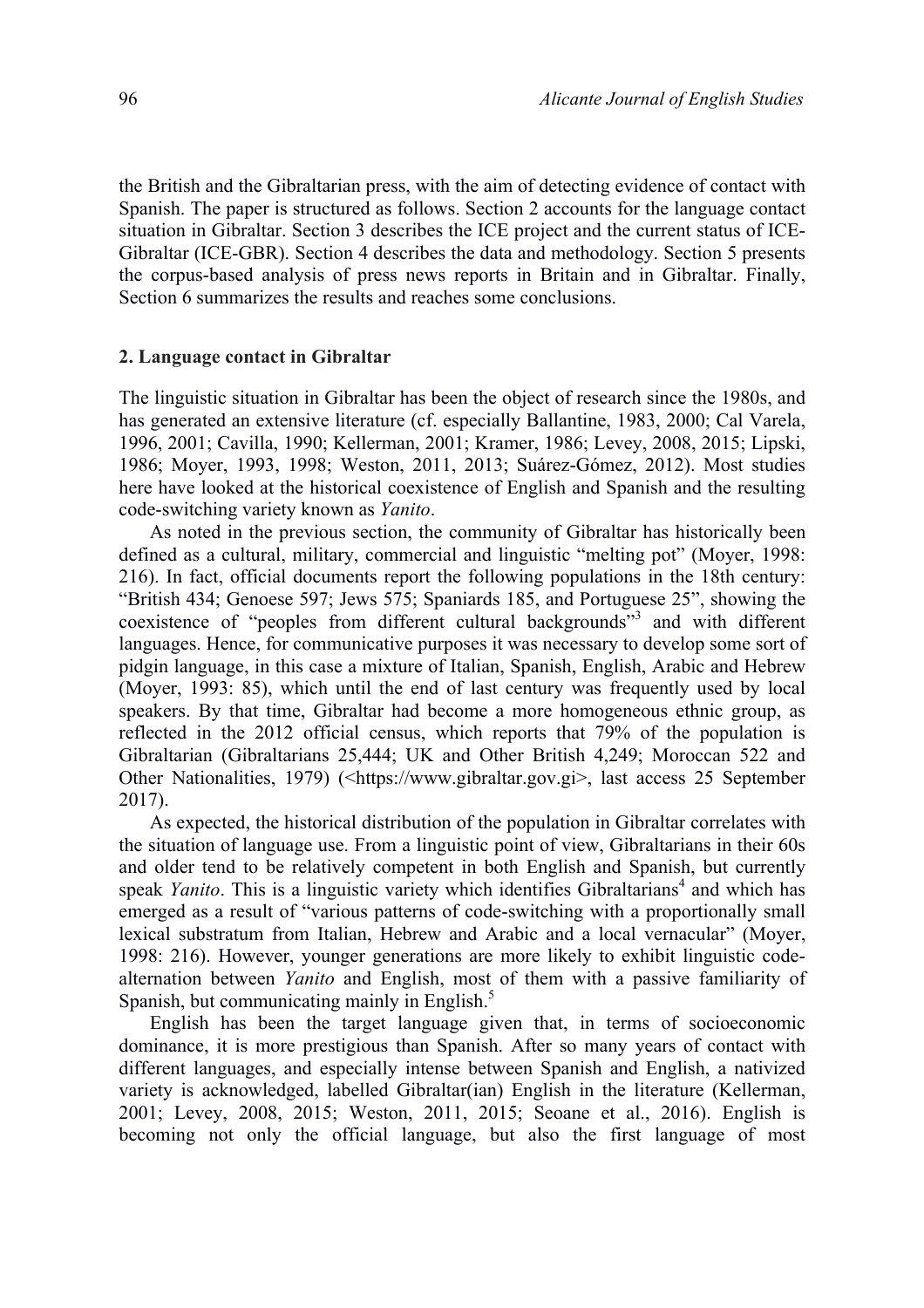Gibraltarians, and there is explicit recognition of an emerging variety of English which is in the process of becoming nativized. The English of Gibraltar is turning into a 'new New English' (Kellerman, 2001), this also known as Gibraltarian English. Although still absent from New Englishes studies, it is a variety developed to represent a local identity (Le Page and Tabouret-Keller, 1985) and is initially exonormative and with covert prestige, although now gradually turning into a more prestige variety used in formal situations. As a consequence of nativization, we assume that the resulting variety is affected by, and undergoes changes in comparison with, other languages that enter into the contact process (Schneider, 2007). A key element here is the degree of such interaction and the extent to which it has had an effect on the new variety of English.

As a result of contact between coexisting languages, "complex patterns of contact linguistics, including lexical transfer, code switching and code mixing, and discoursal and syntactic change and accommodation" (Bolton, 2006: 261) are very likely to occur (see also Thomason and Kaufmann, 1988). Therefore, following Thomason (2001: 63) we assume that in situations of language contact all language levels can be affected and "anything" can be adopted from the languages in contact, from vocabulary, to phonological or structural features. However, it is generally agreed that language contact is especially obvious in the case of lexis and phonology, but less so in syntax and pragmatics, which entails a very intense contact, as shown on Thomason and Kaufmann's borrowing scale (1988: 74-76). With Gibraltar English, the contact between the two languages has been so intense that the resulting variety has its own peculiar traits not only at the level of lexis, but also in terms of pronunciation and prosody, as observed by Levey (2015: 61), "it has a syllable-timed rhythm rather than a stress-timed one and weak forms are rarely used" (see also Kellerman, 2001: 307-308). Lexically speaking, the resulting variety reflects interference between Spanish and English, $6$  and the semantic fields most affected are cultural terms relating to food (e.g., *greivi* 'gravy', *saltipina* 'salted peanuts'), specialized vocabulary related to docks and constructions (e.g., *cren* 'crane', *doquia* 'dockyard'), vocabulary associated with the classroom (English as the language of education; e.g., *cho* 'chalk') and the use of false friends (e.g., *aplicacion* 'job application').

# **3. The** *International Corpus of English* **project and ICE-Gibraltar**

### 3.1. The ICE project

The *International Corpus of English* (ICE) project was born three decades ago, after a call in 1988 by Sidney Greenbaum (University College London) for English scholars to expand the scope of computerized corpora beyond Brown and the Lancaster-Oslo/Bergen (LOB) corpus, the American and British corpora from the 1960s that had set the standard for corpus-based linguistic studies. In an often quoted note published in *World Englishes*, he stated: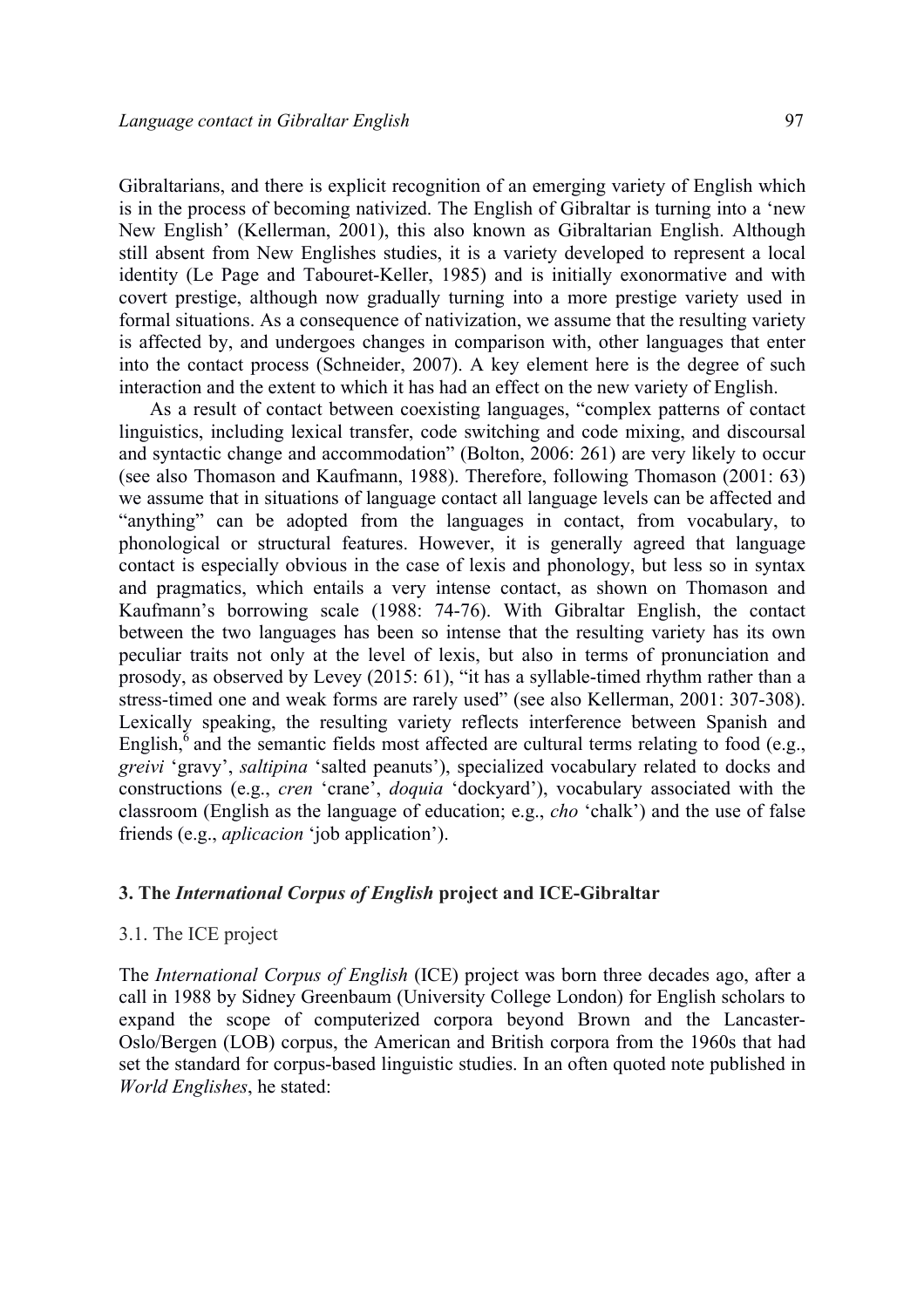We should now be thinking of extending the scope for computerized comparative studies in three ways: (1) to sample standard varieties from other countries where English is the first language, for example Canada and Australia; (2) to sample national varieties from countries where English is an official additional language, for example India and Nigeria; and (3) to include spoken and manuscript English as well as printed English. (Greenbaum, 1988: 315)

Since then several ICE components have been launched: ICE-GB (1988), ICE-EA (1999), ICE-IND (2002), ICE-SIN (2002), ICE-PHI (2004) and ICE-HK (2006), among others. Each of them has the same design and consists of 1 million words (60%, spoken material, 40%, written material), distributed in text-types as follows:

| <b>SPOKEN</b>           | <b>Dialogues</b>           | Private $(100)$                                                                    |  |  |
|-------------------------|----------------------------|------------------------------------------------------------------------------------|--|--|
| (300)                   | (180)                      | Public $(80)$                                                                      |  |  |
|                         | <b>Monologues</b><br>(120) | <b>Unscripted</b> (70)                                                             |  |  |
|                         |                            | Scripted (50)                                                                      |  |  |
| <b>WRITTEN</b><br>(200) | (50)                       | <b>Non-printed Student writing (20)</b>                                            |  |  |
|                         |                            | Letters $(30)$                                                                     |  |  |
|                         | Printed                    | <b>Academic writing (40)</b>                                                       |  |  |
|                         | (150)                      |                                                                                    |  |  |
|                         |                            | <b>Popular writing (40)</b><br>Reportage (20)<br><b>Instructional writing (20)</b> |  |  |
|                         |                            |                                                                                    |  |  |
|                         |                            | Persuasive writing (10)                                                            |  |  |
|                         |                            | <b>Creative writing <math>(20)</math></b>                                          |  |  |

Table 1: ICE internal structure (numbers in brackets indicate number of 2,000-word texts)

Among the most remarkable strengths of the ICE project are that, firstly, 60% of each corpus comprises spoken material (much of it being spontaneous), as seen in Table 1, which allows for the study of less stylized varieties where more international variation is to be expected. Secondly, the project has allowed English corpus linguistics to become a global endeavour, instead of being restricted to the mainstream varieties, British and American English, this expansion being at the heart of Greenbaum's proposals (see also Nelson, 2006: 736-740). It contains parallel corpora of varieties of English as a Native Language (e.g., Canada, New Zealand, Ireland), English as an institutionalized Second Language (i.e., official or widely used language for intranational communication, such as education, media, administration, e.g., India, Singapore English), English as a Second Dialect (ESD, e.g., Jamaican English) and varieties of English spoken in places where its exact status is debatable (e.g., Maltese English). All the corpora are freely available for download following communication with the coordinator  $\bar{7}$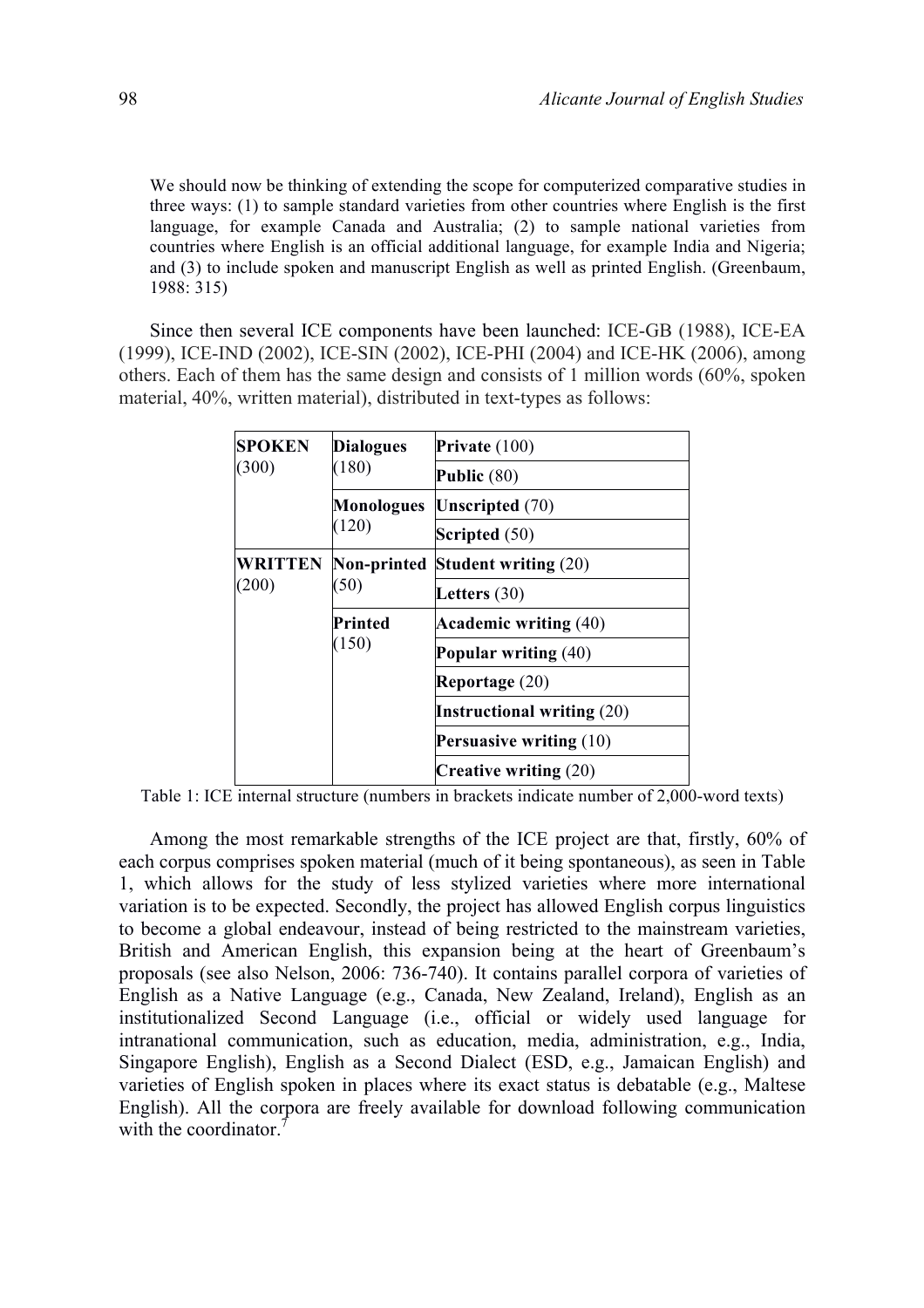The size of ICE, one million words per variety, may be considered small by comparison with current standards (see BNC, with 100 million words, COCA, with 520 million words, etc.). Yet it is sufficient for the study of grammatical variation, as shown by Seoane and Suárez-Gómez's (2013) study of the perfect meaning in Asian varieties, by Suárez-Gómez (2014), which analyses relative clauses, and by Loureiro-Porto (2016), which focuses on modal verbs. However, if the aim is to study low frequency items, such as lexical elements, specific collocations or contractions and even syntactic constructions (e.g., García-Castro 2017), ICE's size is clearly one of its main disadvantages. For such studies, the use of a larger corpus, such as the *Global Web-Based Corpus of English* (GloWbE, Davies, 2013), is required, although important differences regarding the degree of representativeness have been found between ICE and GloWbE (Loureiro-Porto, 2017).

Other caveats regarding ICE include the time lag between corpora (e.g., between ICE-GB and ICE-Nigeria there is a 20-year difference) and even within corpora (e.g., ICE-Fiji contains a 20-year time gap between some of its text types). Such gaps may involve the risk of interpreting diachronic differences as differences between the varieties themselves (cf. Hundt, 2015), especially in the study of rapidly-changing features, such as quotatives (e.g. *be like*) or intensifiers (*super, über*, etc.). In addition, the inter-corpora comparability of registers may be threatened by cultural differences, as explained by Hundt (2015: 384-385; see also Schaub, 2016), who cites the example of a student essay in ICE-PHI consisting of scattered thoughts and incomplete sentences. Spoken private registers also illustrate the effects of cultural differences in the compilation of the corpora, because very often the compiler has no choice but to interview speakers, with the spontaneous and natural character of the text-type then becoming questionable (cf. Hundt, 2015). Additionally, it is not always easy to decide exactly who qualifies as a speaker of the variety being compiled (Mukherjee and Schilk, 2012: 191).

In spite of all these caveats, ICE continues to be the only project that provides representative corpora of varieties of English, although excluding online texts (and important differences have been found between those two ways of compiling corpora, see Loureiro-Porto, 2017). In addition to the 12 corpora released thus far (India, New Zealand, Singapore, Australia, Canada, Great Britain, East Africa, Hong Kong, Ireland, Jamaica, Nigeria and Philippines), the written components of three varieties are also available (Ghana, Sri-Lanka and USA), and 12 international teams are working on the compilation of new members of the ICE family: Bahamas, Fiji, Gibraltar, Malaysia, Malta, Namibia, Pakistan, Puerto Rico, Scotland, South Africa, Trinidad & Tobago and Uganda. With this in mind, ICE-Gibraltar (ICE-GBR) will be described in the following section.

### 3.2. ICE-Gibraltar: current status

In 2014 the research unit *Variation in English Worldwide*  (<http://view0.webs.uvigo.es>, Principal Investigator: Elena Seoane) was commissioned to compile the Gibraltar component of the ICE project. The current team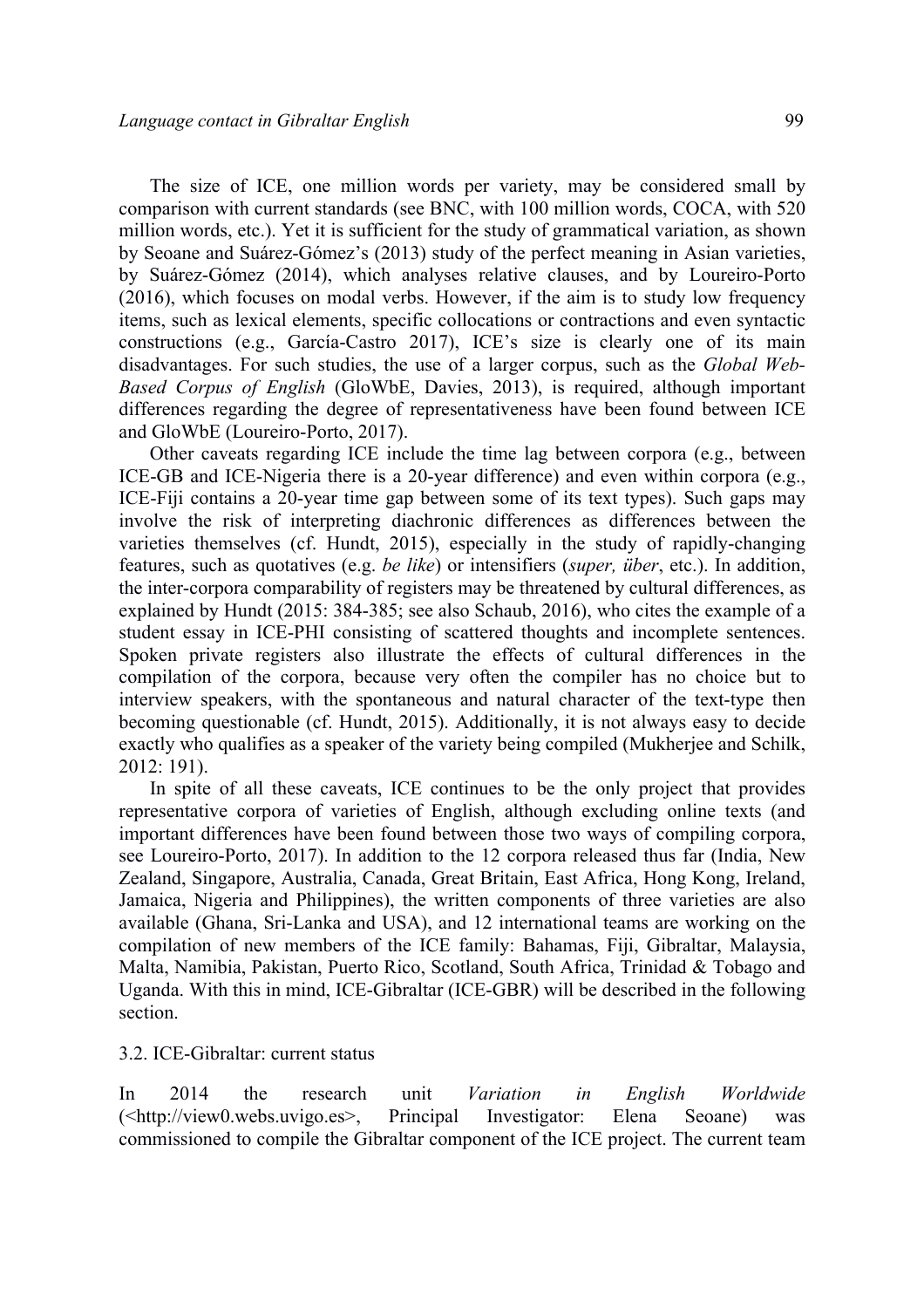comprises three full-time members, three affiliated members, and six PhD students, one of whom also works as a research assistant. During the period 2014-2017 it received funding from the Spanish Ministry of Economy and Competitiveness (grant FFI2014- 53930-P) to begin compiling the corpus. In accordance with other ICE corpora, we decided that the written part would be compiled first, and, for practical reasons, the first registers were Reportage (Press News Reports, W2C in Table 1 above), Persuasive Writing (Press editorials, W2E in Table 1) and Creative Writing (Novels and Short Stories, W2F in Table 1).

Following the ICE structure, 20 texts of 2,000 words each were necessary for Press News Reports, and 10 texts of 2,000 words for Press Editorials. Both of these registers have been extracted from online Gibraltarian newspapers such as *Gibraltar Chronicle* and *Panorama*. Nevertheless, the conversion of these electronic texts into part of the corpus requires much more work. To begin with, it is necessary to confirm that the journalists and writers in question are reliable Gibraltarian speakers and that they meet the criteria as laid down by ICE:

The authors and speakers of the texts are aged 18 or above, were educated through the medium of English, and were either born in the country in whose corpus they are included, or moved there at an early age and received their education through the medium of English in the country concerned. [The ICE Project 2009]

Since Gibraltar is a very small community (see section 1), it is very common for its young citizens to study abroad, particularly in the UK (as noted by Jennifer Ballantine of the Postgraduate Institute of Gibraltar and Mediterranean Studies and also director of the Garrison Library, Seoane, 2017). Such a context would favour the accommodation of these Gibraltarian speakers into British English, as described in the literature on language contact (e.g. Bolton, 2006: 261). Obviously, we need to avoid including texts which do not portray the *real* Gibraltarian variety; yet, for the reasons explained by Jennifer Ballantine, it is highly likely that anyone with a university degree has spent some time in the UK. Therefore, in an attempt to find a balance between rigour and pragmatism, we decided that the conditions for anyone to be considered a *true* Gibraltar English speaker should be: (i) they cannot have lived in the UK longer than 10 years, and (ii) they must have been back in Gibraltar for more than 8 consecutive years. These periods would allow citizens to have obtained a university degree in the UK, but at the same time would have been expected to be fully readjusted to Gibraltarian speech and language use. These characteristics apply not only to the writers of the texts, but also to any speakers who may have produced utterances included as a quotation in any item of reportage included.

Having identified those news reports and editorials that satisfied the above criteria, the second step in the compilation of sections W2C and W2E involved a random selection of texts which reached 2,000 words, as specified by ICE. Because many news reports are shorter than this, in some cases several texts had to be used as sub-parts of the same file.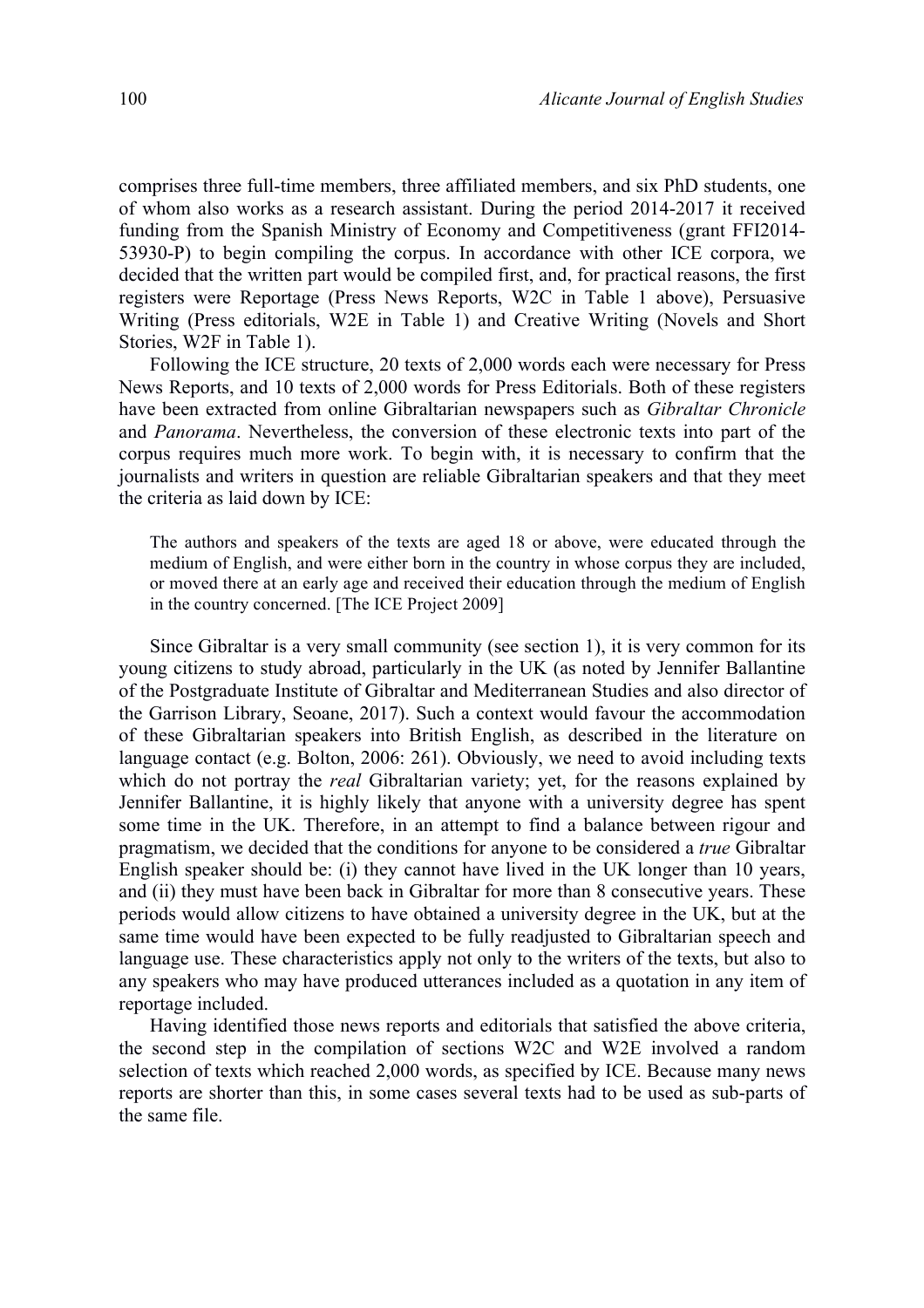The third step involved the xml codification of the texts according to ICE norms. A comprehensive list of codes is provided for compilers, and includes issues such as metadata (e.g. author's age and sex), typographic markup (e.g. bold or italics), content markup (e.g. headings, paragraphs), extra-corpus material (e.g. pieces of text produced by interviewers), and normalization of the text (e.g. annotation of misspellings). This has been done manually with the annotation software Oxygen, as shown in Figure 1. In order to guarantee the correct and coherent annotation of the texts, two individual revisions were made of each transcription. This involved decisions such as the following:

- Distinguishing foreign text from an indigenous use of Spanish forms, as seen in examples (1) and (2) respectively:
- (1) like El Mundo (<foreign>Radicales de Gibraltar invitan a hundir barcos españoles</foreign>) <*Gibraltar Chronicle* 2014-04-25>
- (2) it appears that the plan was then that the two PSOE  $\leq$ indig $\geq$ alcaldes $\leq$ /indig $\geq$  from La Linea and San Roque who were due to make an appearance for a debate scheduled for today <*Gibraltar Chronicle* 2014-04-25>
- Identifying quotes introduced by reporting verbs, even when quotation marks are not used:
- (3)  $\leq$ quote>Food for those who could afford it officers and wealthy merchants  $\leq$ /quote>, Bresciano **thought**. <*Fall of a Sparrow* 2010-11-18>



Figure 1: Oxygen xml editor: A snapshot

Regarding Novels and Short Stories, 20 further texts of 2,000 words each were needed. These were transcribed and codified applying the same criteria described above. Nonetheless, the idiosyncratic nature of each register involved a constant decision-making process which will probably only end once the final corpus is released.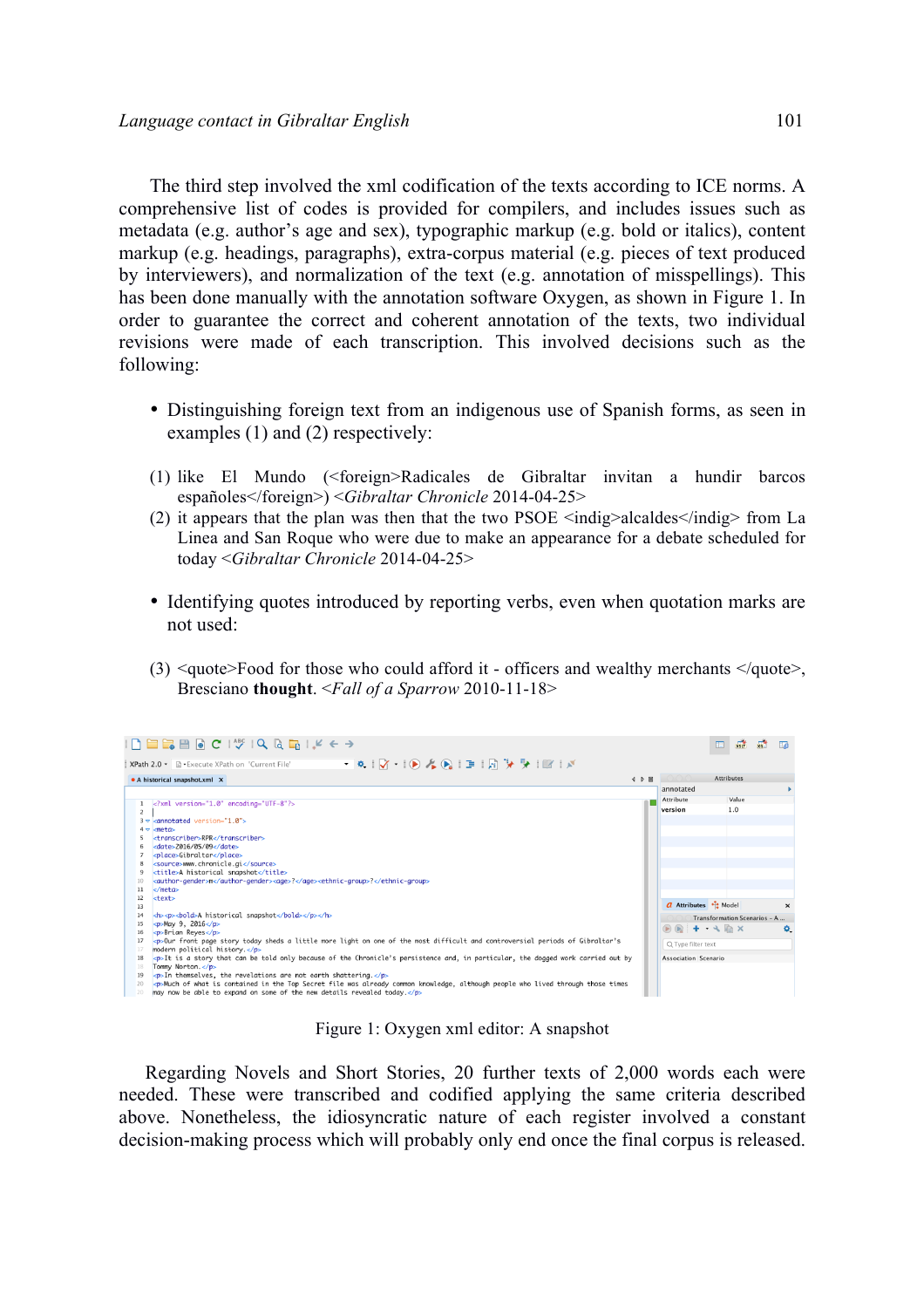As an example, when transcribing one of the novels selected for inclusion in the corpus (its writer having met all the criteria to be considered a *true* Gibraltarian), we realized that much of the text corresponded to the speech of a Scottish character, speaking with a Scottish variety. The difficulty in discriminating between vernacular forms representative of Scottish or Gibraltarian English led us to discard this novel as a source.

To sum up, ICE-GBR is still in progress and the challenges ahead are considerable. However, since the section on Reportage (Press News Reports, W2C) is now fully compiled and annotated, in what follows we present a corpus-based approach to the study of language contact by comparing this section with the corresponding part of the ICE-GB component.

# **4. Corpus and methodology**

The data under analysis here are drawn from ICE corpora (*International Corpus of English*), and are intended to represent an educated standard variety of English spoken in the regions concerned. The ICE corpora include the speech of adult (over 18 years) males and females. As noted in the previous section, in the case of ICE-Gibraltar (ICE-GBR), the speakers must also have been educated in English and have spent the last eight years in Gibraltar. ICE-GBR is currently the only source of data available on Gibraltar English, and a distinct advantage of its use here is the availability of other corpora following the same compilation guidelines, making comparisons with other varieties included in the ICE project possible. In this case the comparison is with British English (ICE-GB), and we acknowledge that there is a 30 year gap between the dates of compilation of the two corpora. From these corpora, the whole section "press news reports" (W2C) was selected for analysis, which amounts to a total of 40,000 words per variety, that is, a total of 80,000 words.

The retrieval of examples proceeded in two stages. In order to ensure a maximally exhaustive search, we first retrieved examples automatically using AntConc. The examples thus selected were analysed manually in order to select relevant examples of each of the variables under analysis (see Section 5). Since different variables were analysed, the individual searches are detailed in the analysis of each variable in Section 5.

## **5. Comparing press news reports in GB and GBR: Evidence of language contact?**

This section explores the W2C parts of ICE-GB and ICE-GBR with the aim of discovering whether the contact with Spanish plays any role in the language of the Gibraltarian press at the morphosyntactic and lexical levels. Since the style of English and Spanish journalistic registers differ in various respects, the variables selected in this pilot study include those in which a larger difference is expected to be found. Because of space constraints, they are reduced to: (1) frequency of the passive voice, (2) type of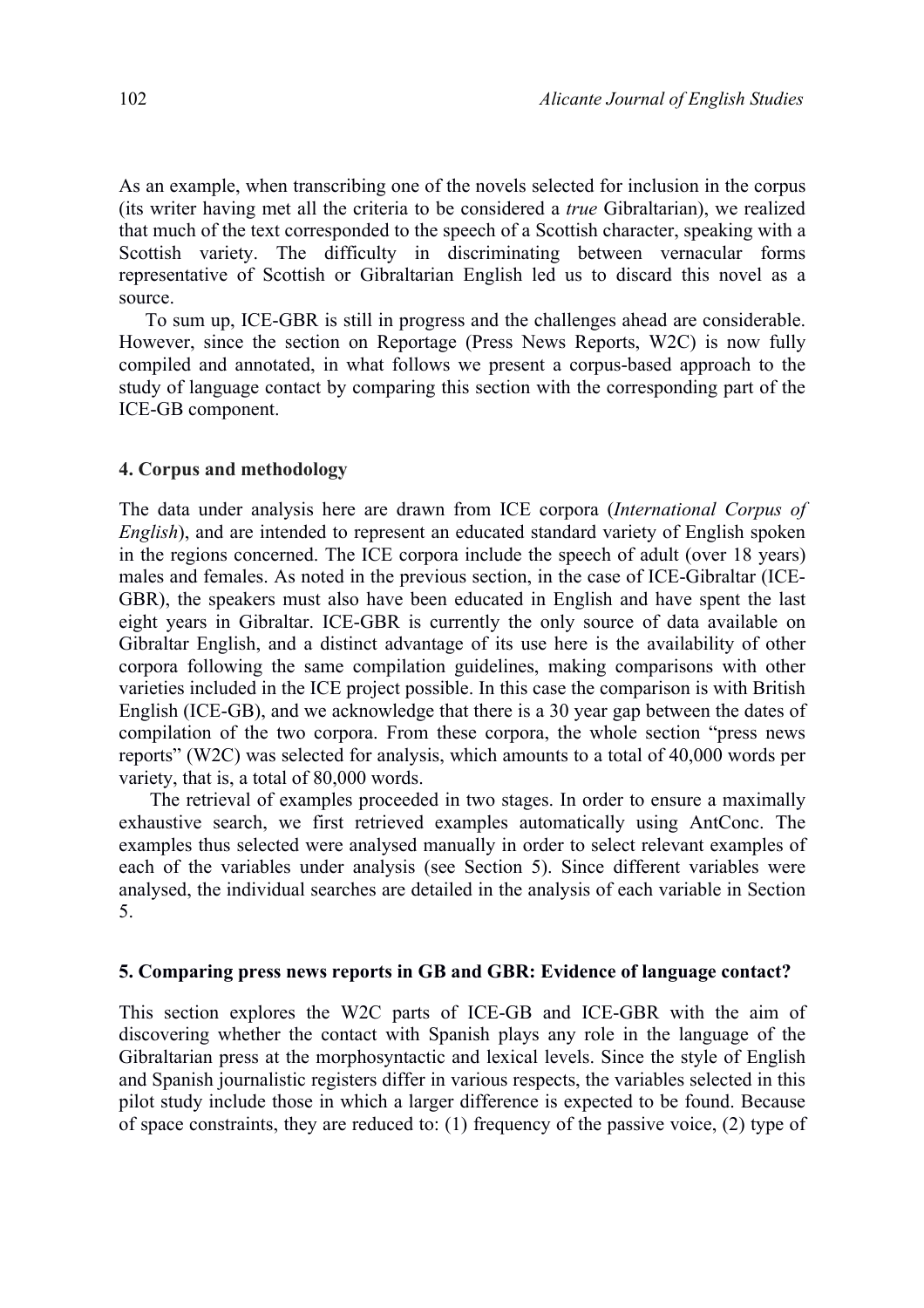relativizer in subject position, (3) frequency of titles and pseudo-titles, and (4) insertion of Spanish forms (code-switching).

5.1. Frequency of the passive voice

The use of the passive voice is very common in English in constructions where the agent is new information, as in (4):

(4) *The mayor's term of office expires next month. She will be succeeded by George Hendricks*. [from Huddleston and Pullum 2002: 1444]

The passive voice as an information-rearranging strategy has been in use in English since the Middle English period (Seoane, 2006a: 361), as a result of the combination of grammatical factors, such as the levelling of inflections, and pragmatic ones, including the tendency for topics to appear in initial position (Seoane, 2006a: 368), and it is particularly common in registers where objectivity is the main aim, as is often the case with scientific texts (see Seoane, 2006b). This is probably one of the reasons why journalists use the passive voice so frequently, an example of which would be (4) above. However, this kind of construction is not the preferred option in Spanish, which, being an inflectional language with high word order flexibility, would more typically opt for a construction such as  $(5)$ :<sup>8</sup>

## (5) *El mandato de alcaldesa termina el próximo mes. La sucederá George Hendricks*. her succeed.3p.sg.fut

In (5) the verb *sucederá* 'will succeed' is in the active voice, the subject being the following NP, *George Hendricks.* As we see, information packaging in this Spanish sentence only differs from (4) in terms of the morphosyntactic option taken (active vs. passive voice), because in both sentences the first element is a pronoun referring to the mayor, which is discourse-given.

The active voice, then, is the preferred option in spoken Spanish, and although its use in journalistic style is higher than in any other register (Rodríguez Pastor and Castro Verdala, 2013: 143), we begin with the hypothesis that it will be far more common in English press reportage than in Spanish, not least because its abuse in Spanish journalistic texts has been heavily criticized in style guides over recent decades (Rodríguez, 2001).

Thus, we have explored the 40,000 words of the W2C sections of ICE-GB and ICE-GBR by searching all possible forms of the verb BE, including both full and contracted forms. Only clear passives were included in the database; cases including an *-ed* form, which could be interpreted as an adjective, for example because it accepts intensification (see example (6)) or because it included a nearly lexicalized expression (7), were not considered actual passive constructions: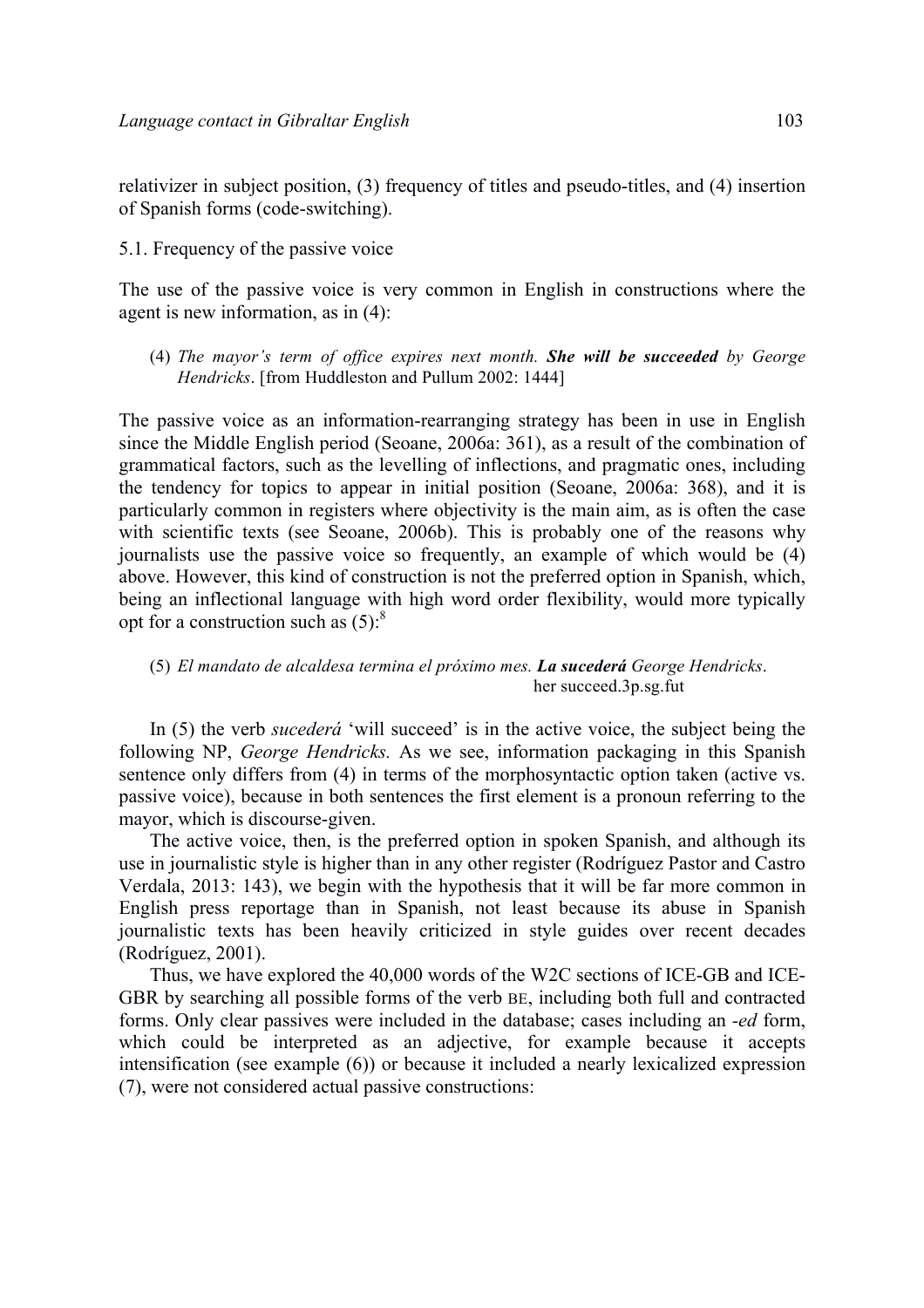- (6) <p>Alexia said a lot of young people were **scared** of marriage and taking their vows.</p><*Gibraltar Chronicle* 2014-02-15>
- (7) Labour 's campaign co-ordinator, Mr Jack Cunningham, said:  $\&$ ldquo; The Ribble Valley by-election result shows clearly that the Government is at the end of the road and that the poll tax has to go, " while Shadow Environment Secretary Bryan Gould said : " The British people **are fed up** with Tory excuses and with the continuing Cabinet disarray about the future of this hated tax.  $\&$ rdquo; <ICE-GB:W2C-018 #26:1>

After having excluded such unclear cases, the final tally was that shown in Table 2:

|                    | <b>ICE-GB</b> | <b>ICE-GBR</b> |
|--------------------|---------------|----------------|
| <i>BE-PASSIVES</i> |               |                |

Table 2: Number of passive structures with *be* in the W2C sections of ICE-GB and ICE-GBR

The use of passive constructions in the press texts of ICE-GBR is much less frequent than in ICE-GB, and according to the *z-test* score for the two population proportions, the difference is very significant.<sup>9</sup> This difference, however, must not immediately be taken as a result of contact with Spanish, and we should remember that ICE-GB was released in 1988, some 26 years before ICE-GBR was even conceived. Hence, we could be witnessing a case of stylistic change. In fact, a significant decrease in the frequency of the passive in another text-type where it formerly featured extensively, namely scientific registers, has been shown to have taken place over the course of the 20th century (see, for example, Seoane, 2006b). Westin (2002: 165) finds a similar pattern in the British press, where he notes not only a reduction in the number of passives, but also in the number of subordinate clauses, as well as an increase in the use of informal language, such as interactional features (questions and imperatives) and shorter sentences. This change in the style used in some text-types has often been referred to as informalization (Leech et al., 2009: 239; Farrelly and Seoane, 2012: 395).

Informalization is defined by Farrelly and Seoane (2012: 395) as "the process whereby the distance between addresser and addressee is shortened, probably in order to make the text more engaging, accessible, and reader-friendly". Such a process of change, which affects traditional formal registers, involves a high number of grammatical features, the exploration of which falls outside the scope of this paper, and thus will not be analysed in detail here. Nevertheless, Biber's (1988) proposal for multidimensional analysis of registers allows for a brief exploration. Thus, if we focus on his Dimension 1 "Informational vs. Involved Production" (1988: 102), we see that one of the negative features in this dimension, which implies a higher degree of formality, is the presence of passive constructions; another is the type/token ratio, that is, more involved (meaning 'more oral') texts will exhibit a lower type/token ratio, while more informational (i.e. 'less oral') texts will exhibit a higher type/token ratio. The differences between ICE-GB and ICE-GBR regarding this feature are shown in Table 3.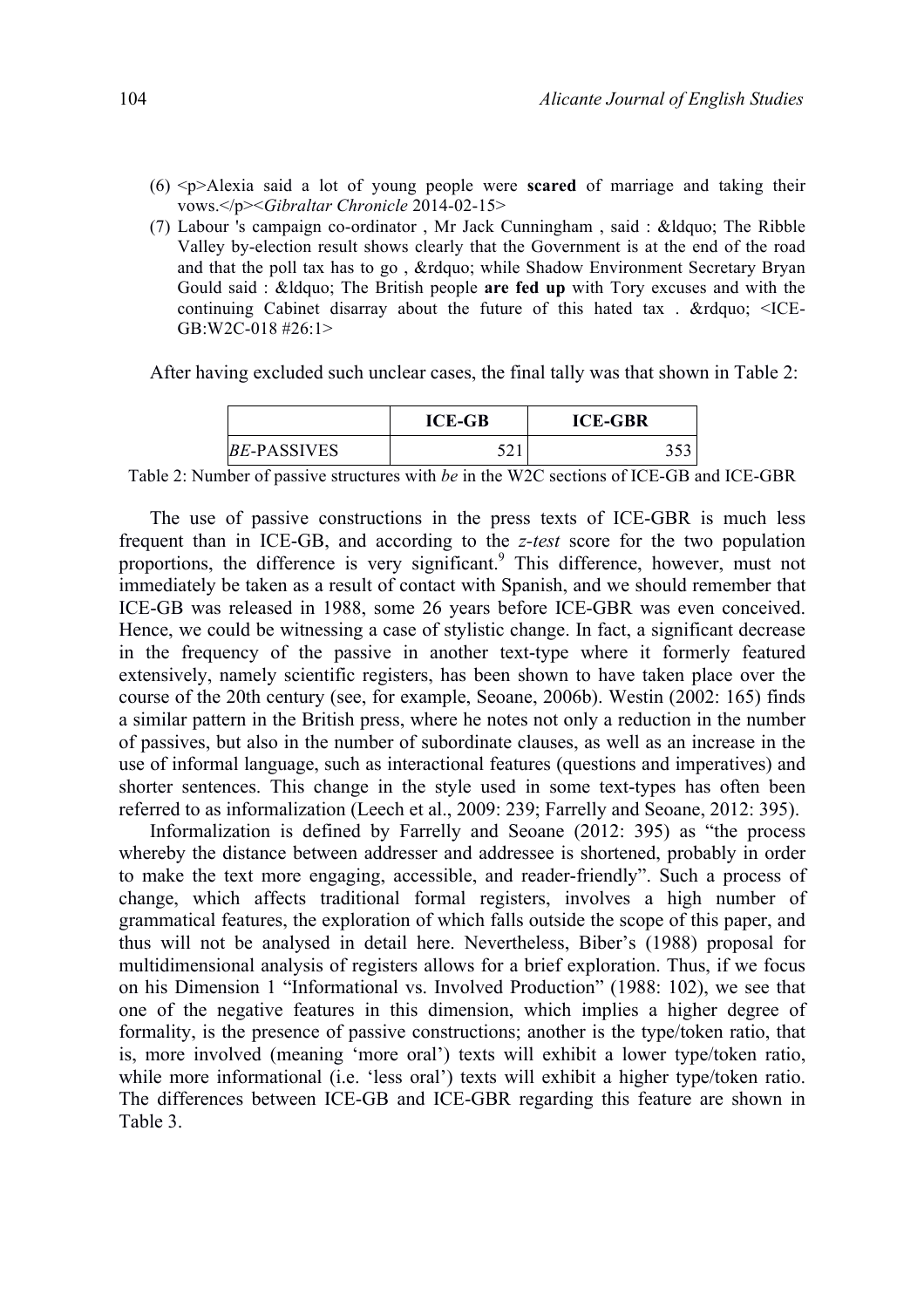| <b>ICE-GBR</b> | $\#$ Word Types: 5224<br>#Word Tokens: 39357 | <b>RATIO: 7.53</b> |
|----------------|----------------------------------------------|--------------------|
| $ICE-GB$       | $\#Word$ Types: 7569<br>#Word Tokens: 53543  | RATIO.707          |

Table 3: Type/token ratio in the W2C sections of ICE-GB and ICE-GBR

The higher type/token ratio of ICE-GBR is also found to be significant, which does not support the hypothesis that the differences between both varieties in terms of the frequency of the passive voice are due to a higher informalization of the journalistic style in the 2010's than in the 1980's.

Related to informalization is colloquialization (Farrelly and Seoane, 2012), a process characterized by "a tendency for written norms to become more informal and move closer to speech" (Leech et al., 2009: 20). Within the journalistic register colloquialization manifests itself, among other ways, in an increasing use of quotations, since, as Leech et al. (2009: 20) put it, "newspaper reports now come with more direct passages of direct quotation – whether real or fictitious – than they used to". In fact, a considerable increase in the frequency of quotations has been found in the Brown family of corpora between the 1960's and the 1990's (see Leech et al., 2009: 128). With the aim of determining whether the difference in the use of the passive voice shown in Table 2 can be interpreted as the result of the colloquialization of the English-speaking press from the 1980's to the 2010's, we have searched the quotations used in the W2C sections of ICE-GB and ICE-GBR.

Such a search is simple to conduct, in that quotations are annotated in ICE corpora, the codes being *&ldquo*; (open quote) and *&rdquo*; (end of quote) in ICE-GB, and <quote> and </quote> in ICE-GBR. Nevertheless, and interestingly enough, we have found that in ICE-GB more quotes are opened than actually closed, as seen in (8), and on occasions some quotes are closed, but not opened (9):

 $(8)$  <ICE-GB:W2C-001 #63:3>

With the Dumfries inquiry mov<l>ing into its second month, Mr Kreindler **said** that there was nothing his group could do .

<ICE-GB:W2C-001 #64:3> **&Idquo:** We will have to wait and see if there is any substance to any of this . <ICE-GB:W2C-001 #65:3> **&Idquo**; Meanwhile our work at the in<l>quiry will continue.

<ICE-GB:W2C-001 #66:3>

What has come out so far has been very  $im<$ l $>$ portant to us .

<ICE-GB:W2C-001 #67:3>

We have been given new information into areas of cau<l>sation, and we will be able to  $du$ <l>plicate this evidence in our claim .  $&$  **rdquo**;

(9) <ICE-GB:W2C-001 #93:5>

A colleague of Francisco San<l>tos, news editor of the daily El Tiempo, seized on 19 September, **commented** :: This looks very bad, very dangerous for the hostages. *&rdquo*;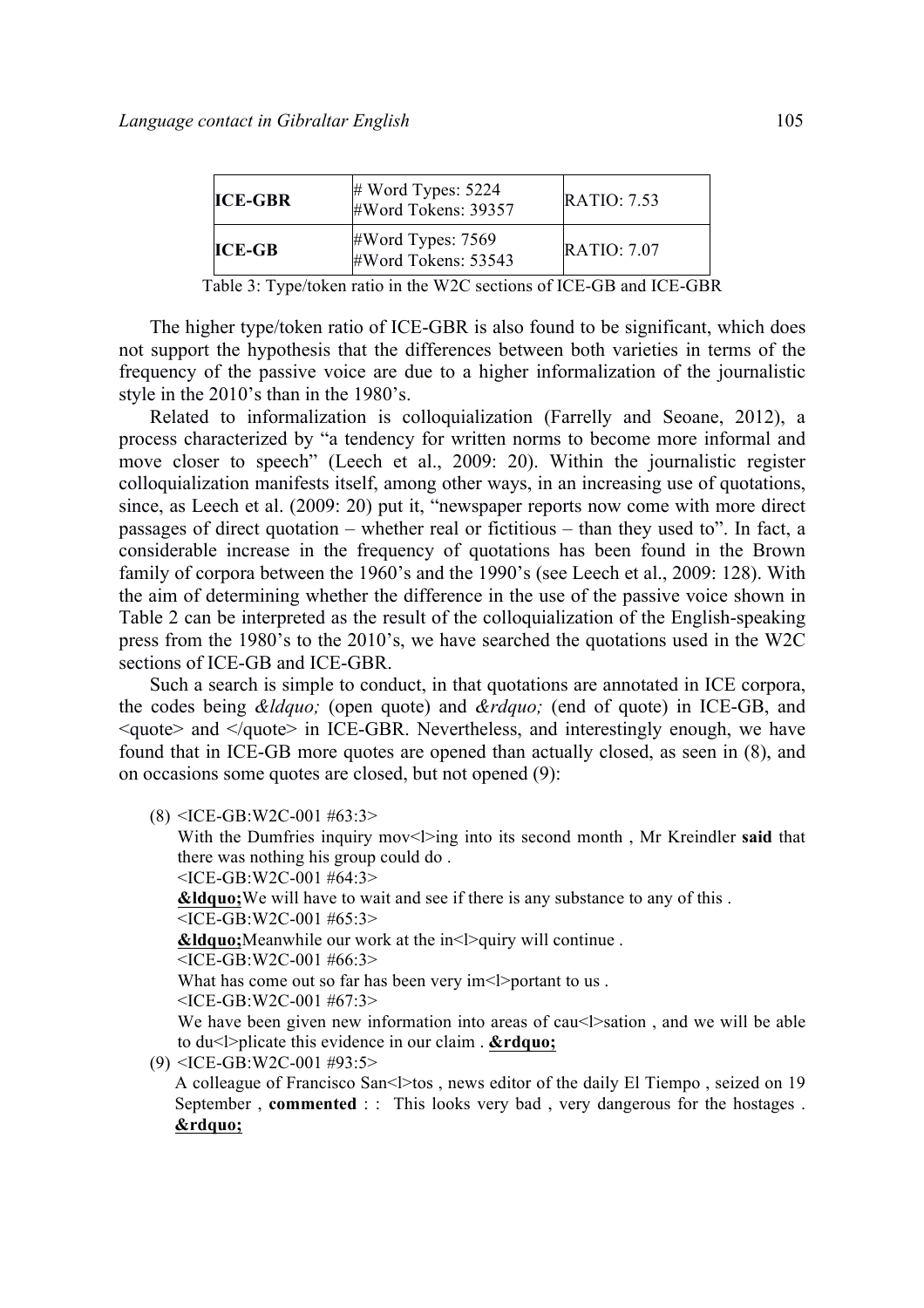This codification problem seen in ICE-GB is unlikely to be found in the new generation of ICE corpora, annotated in xml using the Oxygen software (as shown in Figure 1 above). Indeed, in our search for quotations in ICE-GBR there is no mismatch between the number of opening and closing quotes. That said, the number of quotations found in each corpora is shown in Table 4:

| Corpus        | <b>Opening quote</b> | <b>Closing quote</b> |
|---------------|----------------------|----------------------|
| <b>ICE-GB</b> | 265                  |                      |
| ICE-GBR       | 224                  |                      |

Table 4: Quotations in ICE-GB and ICE-GBR

In order to avoid any possible bias, and considering that the number of opening quotes is larger than that of closing quotes, we have taken the smaller figures of ICE-GB for the comparison between the two corpora, because in this way we make sure that we are not counting the same quotation twice, as would be the case in (8). Thus, we observe that quotations are less frequent in ICE-GBR than in ICE-GB (although the difference is not found to be significant at p<0.0.5, according to the *z-test* score), and thus we cannot conclude that a process of colloquialization is at work.

In summary, the frequency of passives is much lower in ICE-GBR than in ICE-GB and, having excluded the potential bias of the diachronic gap between both corpora by showing that this does not correlate with informalization or colloquialization features, the hypothesis that the Gibraltarian press might be influenced by the Spanish style is still valid. Let us turn now to other features.

## 5.2. Relative markers

Research on relative clauses and relativization processes has generated a substantial body of work over the years, especially with regard to the distribution of relative markers within the relative clause and the factors that condition this, mainly in British English (BrE), American English (AmE) (Tottie, 1997; Guy and Bayley, 1995; Hinrichs et al., 2015) and some regional varieties (Tottie and Rey, 1997; Tottie and Harvie, 2000; Tagliamonte, 2002; Herrmann, 2003). More recently, research on relative clauses has also extended to New Englishes (Gut and Coronel, 2012; Huber, 2012; Suárez-Gómez, 2014, 2015, 2017).

Adnominal relative clauses in standard PDE are introduced by different types of relative words or relativizers, the most frequent of which are the invariable relativizer *that* (10), the pronominal relativizers represented by *wh*-words, *who* (11), *whom* (12), *whose* (13), and *which* (14), and the zero relativizer (15), traditionally distributed according to the animacy of the antecedent (human (11) vs. non-human (10)), the syntactic function of the relativizer (subject (10), object (16), complement of a preposition (12) or possessive (13)) and the type of relative clause (restrictive, RRC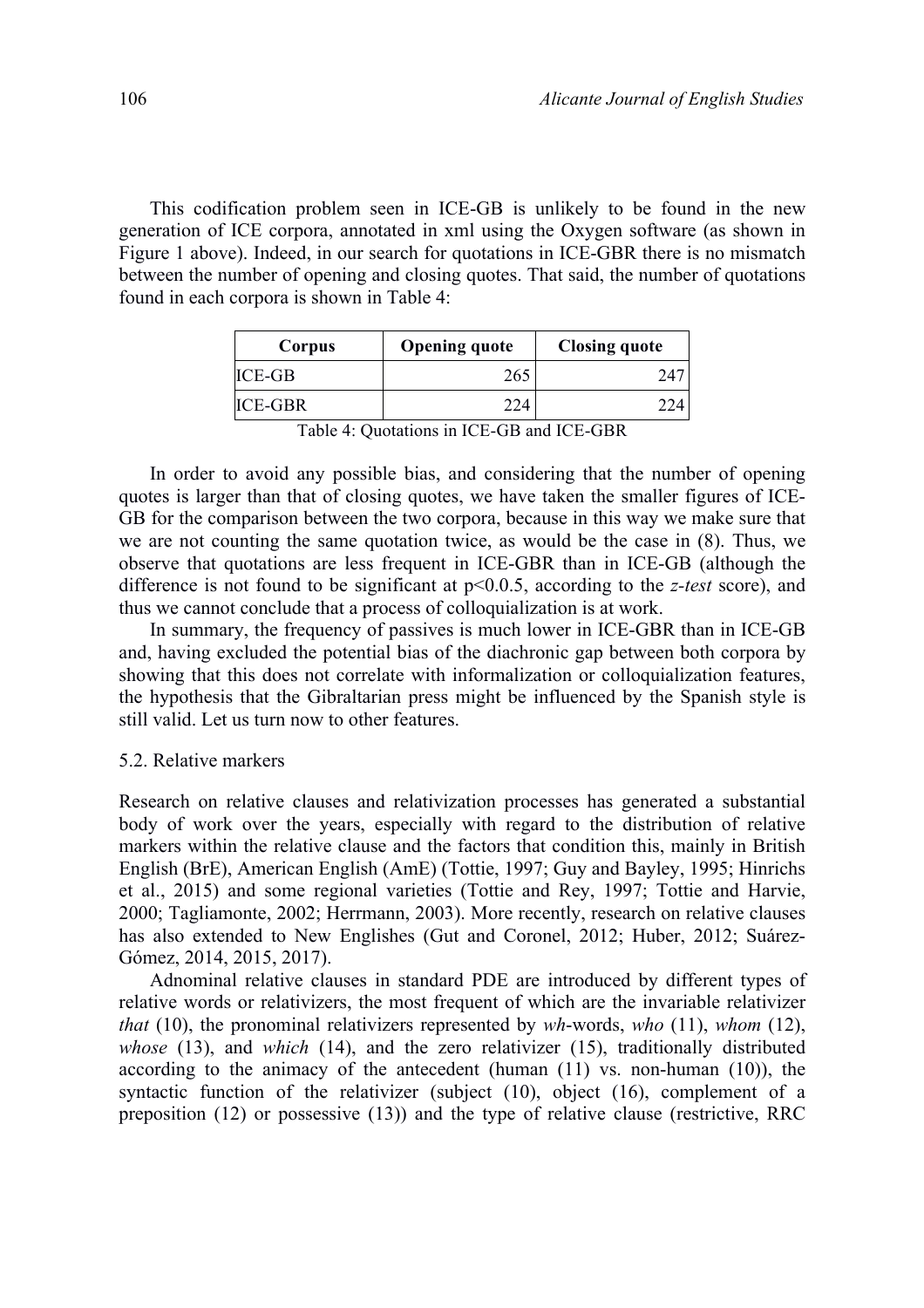(10) vs. non-restrictive, NRRC (13)) (Biber et al., 1999: 608-631; Huddleston and Pullum, 2002: 1037-1057).

- (10) Many have lost one parent, some both, in the 15 years of civil war **that** have brought Angola, potentially one of the richest countries in Africa, to its knees. <ICE-GB:W2C- $002 \text{ #}40:2>$
- (11) Other teachers believe the proposals will harm the pros<l>pects of those **who** want to specialise in traditional sci<l>ence subjects. <ICE-GB:W2C-002 #25:1>
- (12) Last season, he was on loan to Swansea, for **whom** he played in the European Cup. <ICE-GB:W2C-014 #28:1>
- (13) The 43-year-old man, **whose** name was withheld, will not face trial. <ICE-GB:W2C-019 #85:6>
- (14) The combination created a climate in **which** safety was not put first. <ICE-GB:W2C-007 #118:3>
- (15) Is that an irritation when you have a vague feeling **Ø** you've lent a book to somebody and you can't quite figure it out <ICE-GB:S1A-013 #92:1:A>
- (16) Publishing shares and Reuters featured on consideration of the savings **that** shareholders in the BSB satellite merger would expect to achieve. <ICE-GB:W2C-005  $#61.3>$

Research on the distribution of relativizers in emergent varieties of English or World Englishes, especially in Asian Englishes, shows that these varieties converge with Standard varieties of English in that *who* tends to be used as a subject with human antecedents (Levey, 2006), whereas *that* supersedes *which* in the same syntactic function with non-human antecedents, as a consequence of the general decrease of *which* at the expense of *that* (Leech et al., 2009: 227, 229). In varieties such as Indian English, however, *wh*- relativizers are clearly favoured, as is the case of *which* with non-human antecedents, irrespective of syntactic function, and this has been attributed to substratal influence, i.e. the non-reduction relativization strategy of Hindi, a language that uses pronominal relativizers to introduce the relative clause (Suárez-Gómez, 2014).

For this preliminary study on the distribution of relativizers in Gibraltar English compared to the same markers in ICE-GB, only adnominal subject relative markers in restrictive relative clauses were taken into account, that is, relative clauses introduced by a relative marker functioning as subject of the relative clause. For the search, cases of *that, who* and *which* were first automatically retrieved using AntConc. These searchers rendered 1,545 examples which were subsequently analysed manually in order to select the relevant examples. In this process, cases of *that* as a complementizer (17) or demonstrative (18) or in combinations such as *so that* (19), and cases of relativizers which neither functioned as subjects nor introduced restrictive relative clauses (20), were excluded. This yielded a sample of 355 examples of restrictive relative clauses introduced by *that, who* or *which*, as Table 5 below illustrates.

(17) The Gibraltar Government acknowledged the concerns expressed by ACI Europe and echoed the British Government's view **that** Gibraltar must be included in any EU aviation measures. <*Gibraltar Chronicle* 2016-10-10>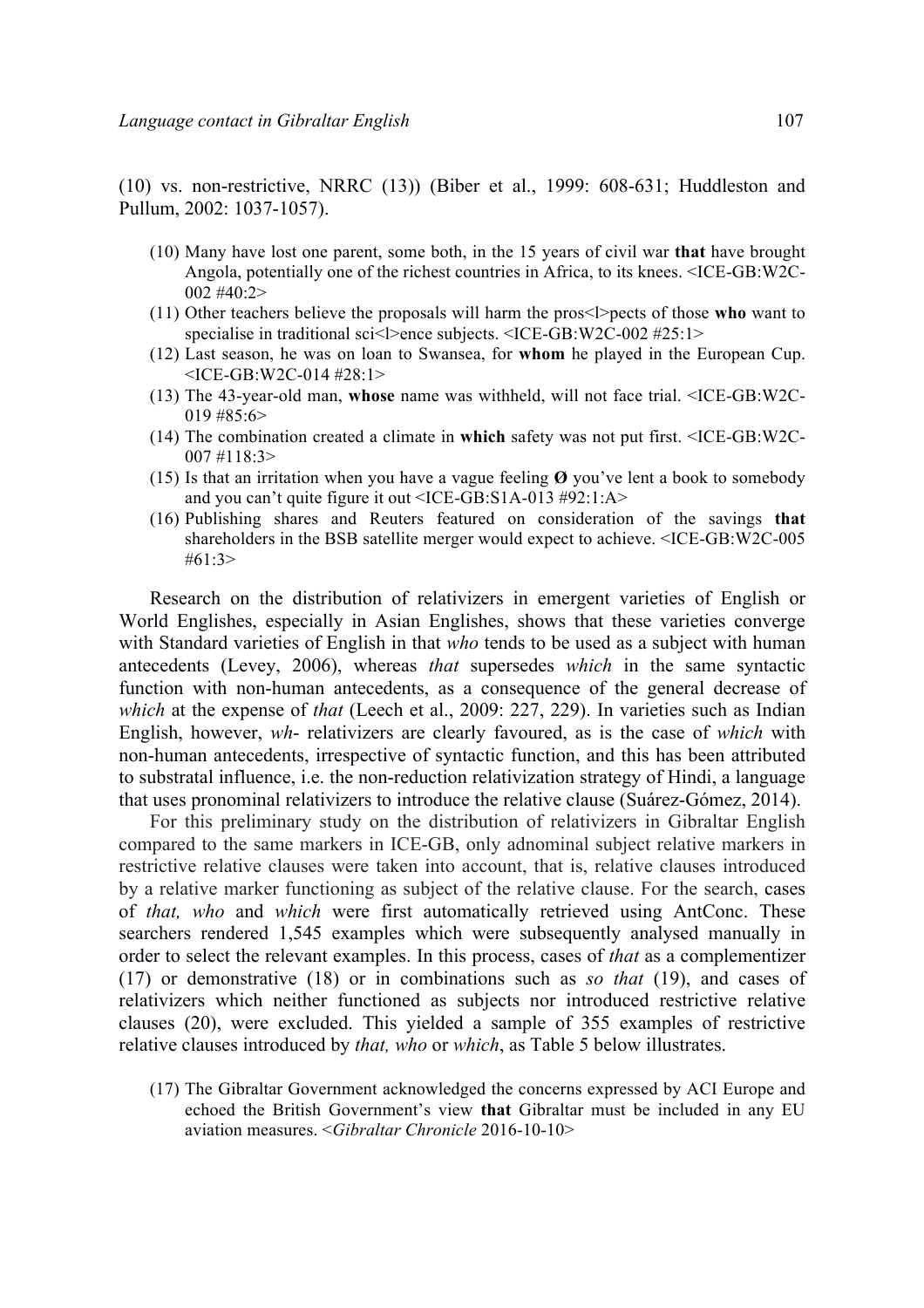- (18) It becomes crystal clear that Gibraltar is not part of **that** negotiation. <*Gibraltar Chronicle* 2016-10-16>
- (19) This memorial helps us to remember all those who were killed at work but at the same time it helps us to reflect on working procedures **so that** similar tragedies are not repeated <*Gibraltar Panorama* 2014-04-29>
- (20) That is a position at odds with the British Government, **which** insists Gibraltar will be fully involved in preparations for Brexit <*Gibraltar Chronicle* 2016-11-15>

In Standard BrE, this type of relative clauses can be introduced by invariable *that* or by a *wh*- word, either *who*, if it refers back to a human antecedent, or *which*, if the antecedent is non-human. In Spanish, the invariable relativizer *que* "es el relativo de uso más general en español: puede aparecer tanto en las cláusulas especificativas como en explicativas y es la única que está capacitada para desempeñar en ambas cualquier función sintáctica (precedida, eventualmente, de la correspondiente preposición y del artículo determinado). …. Se trata, así pues, del nexo relativo por defecto en español".10 (Brucart, 1999: 490); unlike English, the pronominal relativizer *quien*, only possible with human antecedents, is only possible in subject function in NRRCs (Brucart, 1999: 502).

Therefore, if language contact was operating in Gibraltar English in the choice of the relative marker functioning as subject in restrictive relative clauses, *that* would be expected to be used more frequently than in British English, which shows variation between pronominal *wh*- words and *that*.

|                | Animate    |               | Inanimate    |               |
|----------------|------------|---------------|--------------|---------------|
|                | <b>Who</b> | <b>That</b>   | Which        | <b>That</b>   |
| <b>ICE-GBR</b> |            | ↩             | 59 (41%)     | (59%          |
| <b>ICE-GB</b>  | 56         | $\epsilon$ li | $39(46.4\%)$ | 45 $(53.6\%)$ |

Table 5: Subject relativizers in RRCs in press news reports in ICE-GBR and ICE-GB

The results from Gibraltar English show a different distribution between cases of animate and inanimate antecedents, although this difference is not significant at the 0.05 level. While *who* is the default marker with animate antecedents, irrespective of the variety, *that* is more frequently used than *which* with inanimate antecedents, especially in Gibraltar English. Although we can refer to the Spanish influence to account for this slightly higher use of *that*, it is difficult to give definite conclusions because, as seen above, a peculiarity of World Englishes is that *that* supersedes *which* as subject with inanimate antecedents, also associated with a general decrease of *which* at the expense of *that* (Leech et al., 2009: 227, 229). Apart from contact, the date of compilation of the corpora analyzed is different (see section 3.1), which may also influence the results.

Summarizing, language contact with Spanish would favour the frequent use of the invariable relativizer *that*, but this is also in line with the varied literature on the distribution of relative words which agree that the *wh*-words are contracting significantly in frequency and indeed may disappear in the near future, as Schneider (1992: 446-448) forecast.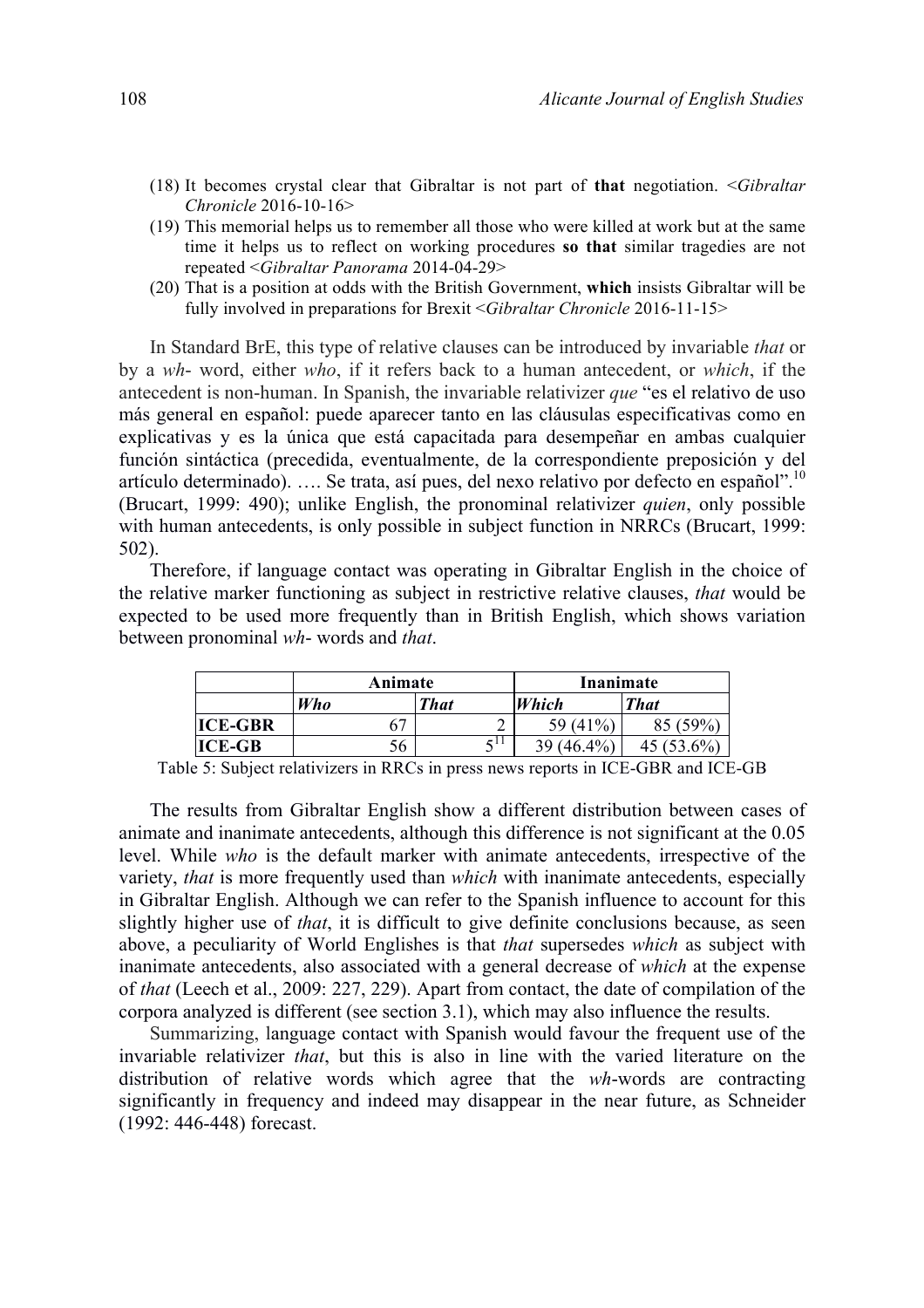#### 5.3. Use of titles and pseudo-titles

The use of titles in the Anglophone press is much more common than in the Spanishspeaking press, as seen in the following two examples:

- (21) Reports at the weekend claimed the Prime Minister, **Mr John Major**, would raise the issue with the United States president, **Mr George Bush**, at their summit meeting in Bermuda on Saturday , in the hope of softening US opposition to forced repatriation. <ICE-GB:W2C-019 #76:5>
- (22) **John Major** se enfrenta a los peores días de su vida. […] Su buena relación con el presidente de Estados Unidos, **George Bush** (ambos eran los herederos grises de los carismáticos Reagan y Thatcher), su actitud sin fisuras ante el intento de golpe de estado en la antigua Unión Soviética, y su viaje a Pekín para pedir respeto a los derechos humanos, forjaron de él una interesante imagen de estadista. <*El País* 1992-  $04-10>^{12}$

Sentences (21) and (22) refer to two prominent politicians of the 1990's whose names are preceded by the title *Mr* in the English excerpt (taken from ICE-GB), while in the Spanish one the same public figures are referred to using their given names followed by their last names.

In addition, other nouns are also commonly used in English without a determiner and preceding a proper name, as in (23) with *President Macron*. Other cases include *lawyer, golfer* and *teenager* (Hundt and Kabatek, 2015) and are usually referred to as pseudo-titles (or bare noun phrases, see Kabatek and Wall, 2013):

(23) **President Macron** has pledged to clean up French politics and public life after a series of scandals that have damaged voter confidence in their elected representatives <*The Guardian* 2017-06-20><sup>13</sup>

This use cannot be said to be unattested in Romance languages, since it is recorded in Brazilian Portuguese and American-Spanish varieties, as shown in (24), and has been analysed in detail in Sáez Rivera (2013):

(24) Eminente **juez** supremo Scarman (Argentina, <http://veanegociador.com.ar/Inseg.htm>, as quoted by Hundt and Kabatek 2015)

Despite being an attested use in the press of two Romance languages, the frequency of this construction is much lower than in English (Hundt and Kabatek, 2015) and, therefore, the hypothesis here is that if the Gibraltarian press is somewhat influenced by its contact with Spanish, titles and pseudo-titles will be less frequent in ICE-GBR than in ICE-GB.

In order to test this hypothesis, we explored the W2C sections of both corpora, first by identifying all proper names used in the text, and then by dividing them into names preceded by a title or pseudo-title and bare proper names. The results are summarized in Table 6: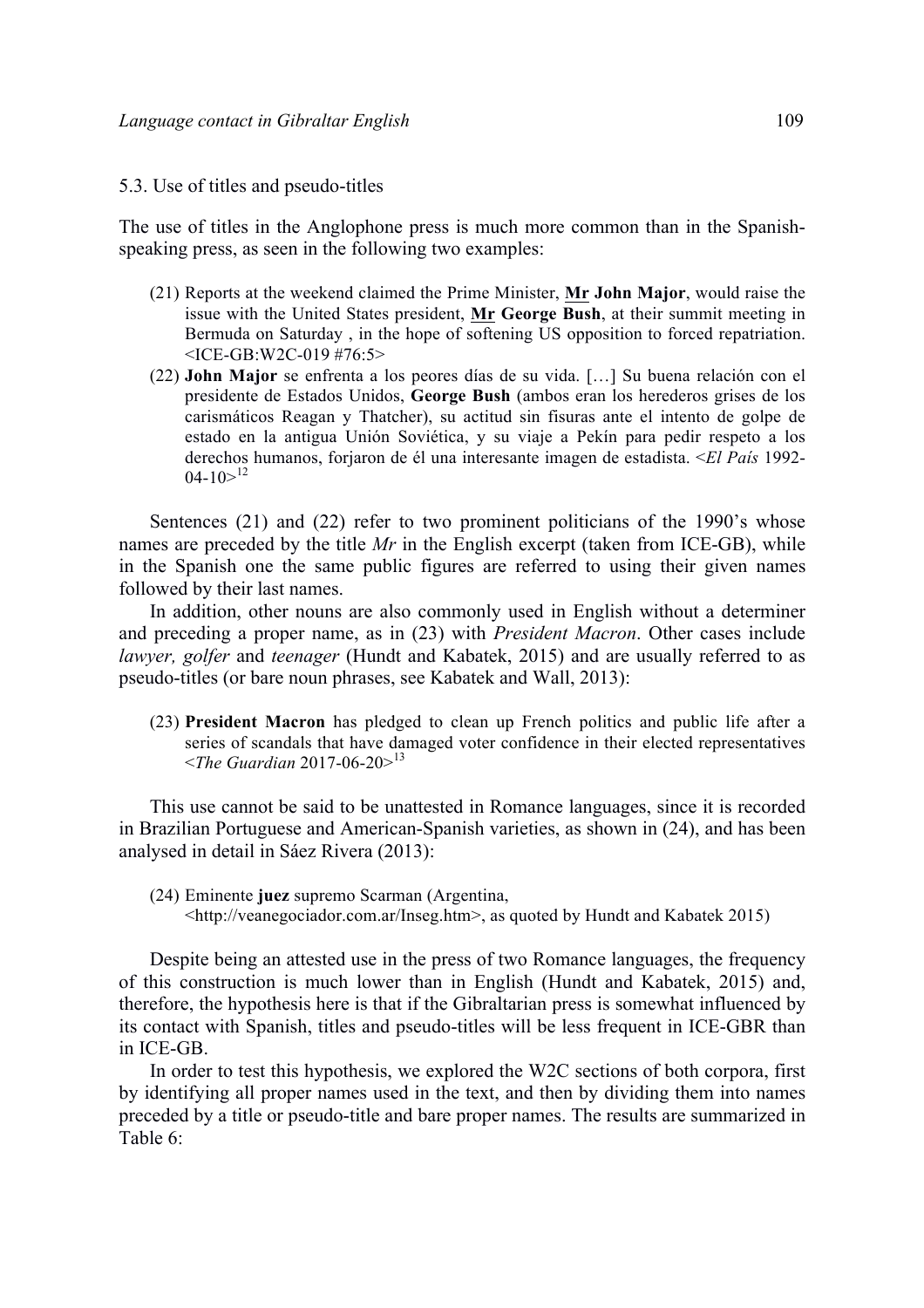| Corpus         | <b>Preceded by titles</b> | Preceded by<br>pseudo-titles | <b>Proper names</b><br>without any title | $%$ of (pseudo-)<br>titles |
|----------------|---------------------------|------------------------------|------------------------------------------|----------------------------|
| <b>ICE-GBR</b> | $179(86.5\%)$             | $28(13.5\%)$                 | 441                                      | $(207)$ 31.9%              |
| <b>ICE-GB</b>  | $223(74.6\%)$             | $76(25.4\%)$                 | 843                                      | $(299)$ 26.2%              |

Table 6: Frequency of titles and pseudo-titles in ICE-GB and ICE-GBR

As we can see, the sum of titles and pseudo-titles represents a higher percentage of NPs involving proper names in ICE-GBR than in ICE-GB (right-most column), since 31.9% of all proper names are preceded by a noun without an article in the Gibraltar data, whereas the proportion in the British press is just 26.2% (this difference is significant according to the *z-test* score). This result contrasts with those in the previous sections, because ICE-GBR appears to be more British than ICE-GB itself. Such a finding is clearly not the result of language contact or of the potential informalization of the English-speaking press (Westin, 2002, as mentioned above). Two possibilities remain. The first concerns a potential diachronic change related to a specific type of title, because pseudo-titles have been observed to experience an increase in frequency in journalistic texts (Jucker, 1992; Meyer, 2002). However, a closer look at Table 6 reveals that pseudo-titles only represent 13.5% of all titles in ICE-GBR (example (25)), a number significantly lower than their percentage in ICE-GB (example (26)).

- (25) <p>The agreement was swiftly dismissed by **Ukip leader Nigel Farage** as a <X>"truly pathetic deal"</X>.</p><*Gibraltar Chronicle* 2016-02-20>
- (26) **Tory leader Cllr Bob Black<I>mansaid : &Idquo: Brent Council must demonstrate to** the charge-payer that it provides valuable ser  $\leq$   $\geq$  vices to the community.  $\leq$  ICE-GB:W2C-009 #54:3>

Therefore, the increasing use of pseudo-titles in global English cannot be responsible for the differences between ICE-GBR and ICE-GB. The Gibraltarian press in the 2010's shows a significant higher use of titles marking social differences, such as *Mr, Dr, Sir, etc.* than the English press in the 1980's, as illustrated by (27) and (28):

- $(27)$   $\leq$  p>Local author and poet Jackie Anderson has organized a meeting for today for all those interested in writing. The first meeting of the Writer's Group or Writer's Circle will be held at the John Mackintosh Hall at 7.30pm today.  $\langle p \rangle$ <p>The idea came to **Mrs Anderson** after the interest shown in her workshops on World Book Day.</p><*Gibraltar Chronicle* 2016-04-19>
- (28) THE Prime Minister was last night facing two crucial decisions as the shock result of the Ribble Valley by-election brought to an end his honeymoon period as **Mrs Thatcher 's** successor after only 100 days in office. <ICE-GB:W2C-018 #4:1>

Summing up, the use of titles and pseudo-titles in ICE-GB and ICE-GBR does not exhibit any evidence of contact with Spanish, nor does it show any global tendency reflecting recent historical changes regarding the use of bare noun phrases. The only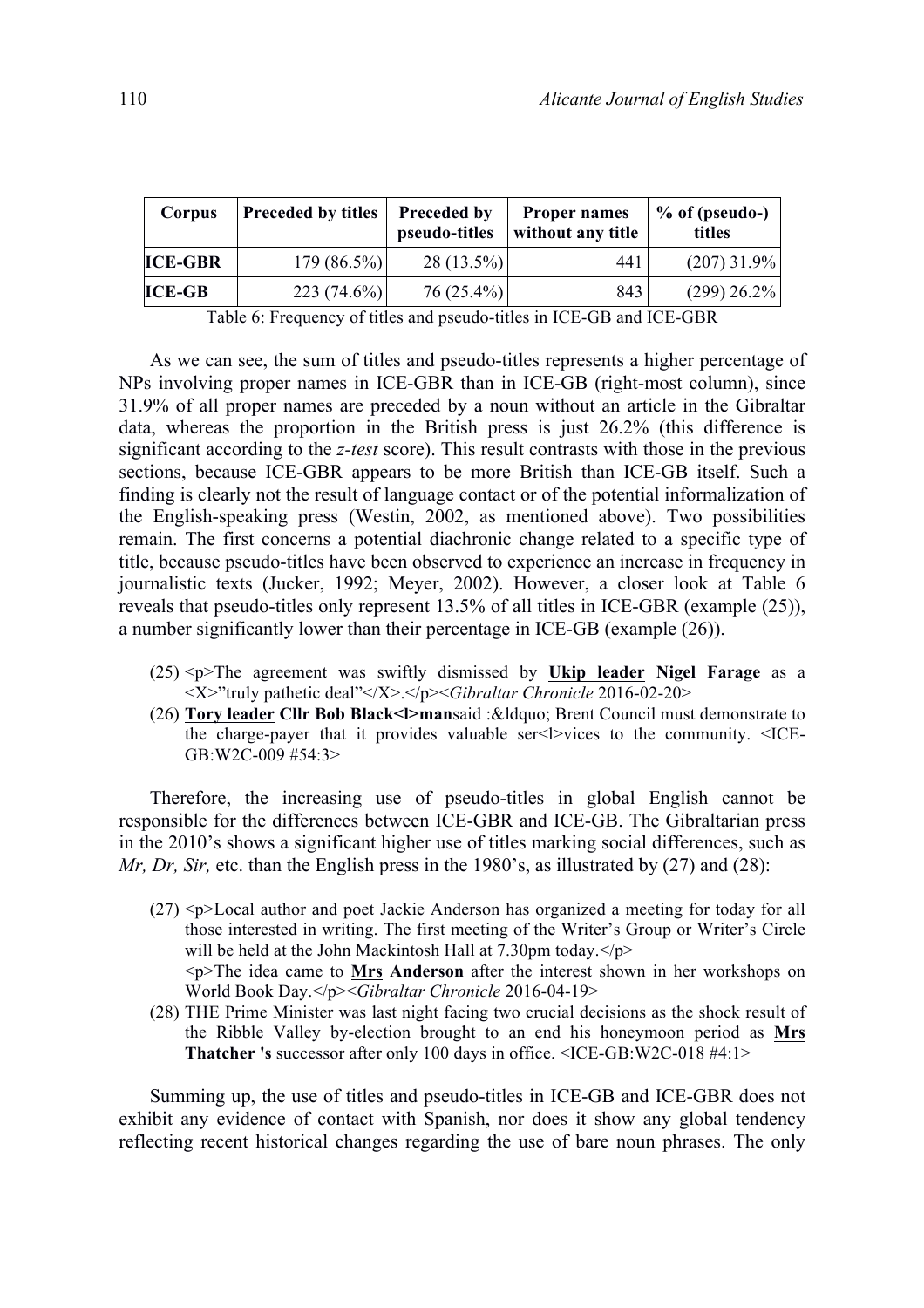explanation we can propose, then, is that of a conscious use of titles such as those in (27) and (28) as a result of the prestige of British English. It is quite possible that Gibraltarian journalists use titles with this high frequency in an attempt to sound more decidedly British, a kind of stylistic hypercorrection, while concurrently they highlight the differences between themselves and the Spanish discursive tradition of not using titles so frequently. This hypothesis, we are aware, is not uncontroversial, and much more research would be needed to confirm it.

## 5.4. Code-switching

Having analysed three morphosyntactic features with diverging (inconclusive) results regarding the influence of Spanish as a contact language with Gibraltarian English (passives, relative markers and use of (pseudo-)titles), this section explores the lexis used in the news reports included in ICE-GBR, with the aim of finding a pattern in the use of Spanish words and expressions. Code-switching is one of the common results of language contact (see section 2 and also Thomason and Kaufmann, 1988; Thomason, 2001; Bolton, 2006) and is one of the idiosyncratic features of Gibraltarian speech, as reported in Kramer (1986), Moyer (1993) and subsequent studies, because, as Gal (1988: 247) says:

code-switching practices are symbolic creations concerned with the construction of the self and the other within a broader political, economic and historical context which reflect the way people respond symbolically to relations of domination between groups within the state, and how they understand this historic position and identity within a world capitalist system structure around dependency and unequal development (Gal, 1988: 247).

These "symbolic creations" are expected to be much more common in spoken registers than in written ones, but of all the types of switches identified by Van Hout and Muysken (1995) we have found that *insertions* do appear in our corpus, although at a low frequency. Of the total of 40,000 words in the W2C section of ICE-GBR, six Spanish forms are inserted into the English texts, as shown in Table 7:

| <b>Spanish form</b> | Number of<br>occurrences    |
|---------------------|-----------------------------|
| Sr                  |                             |
| Snr                 | 3                           |
| alcalde(s)          | $\mathcal{D}_{\mathcal{L}}$ |
| mano a mano         |                             |
| a mí me pertenece   |                             |
| Pueblo              |                             |

Table 7: Code-switching cases in ICE-GBR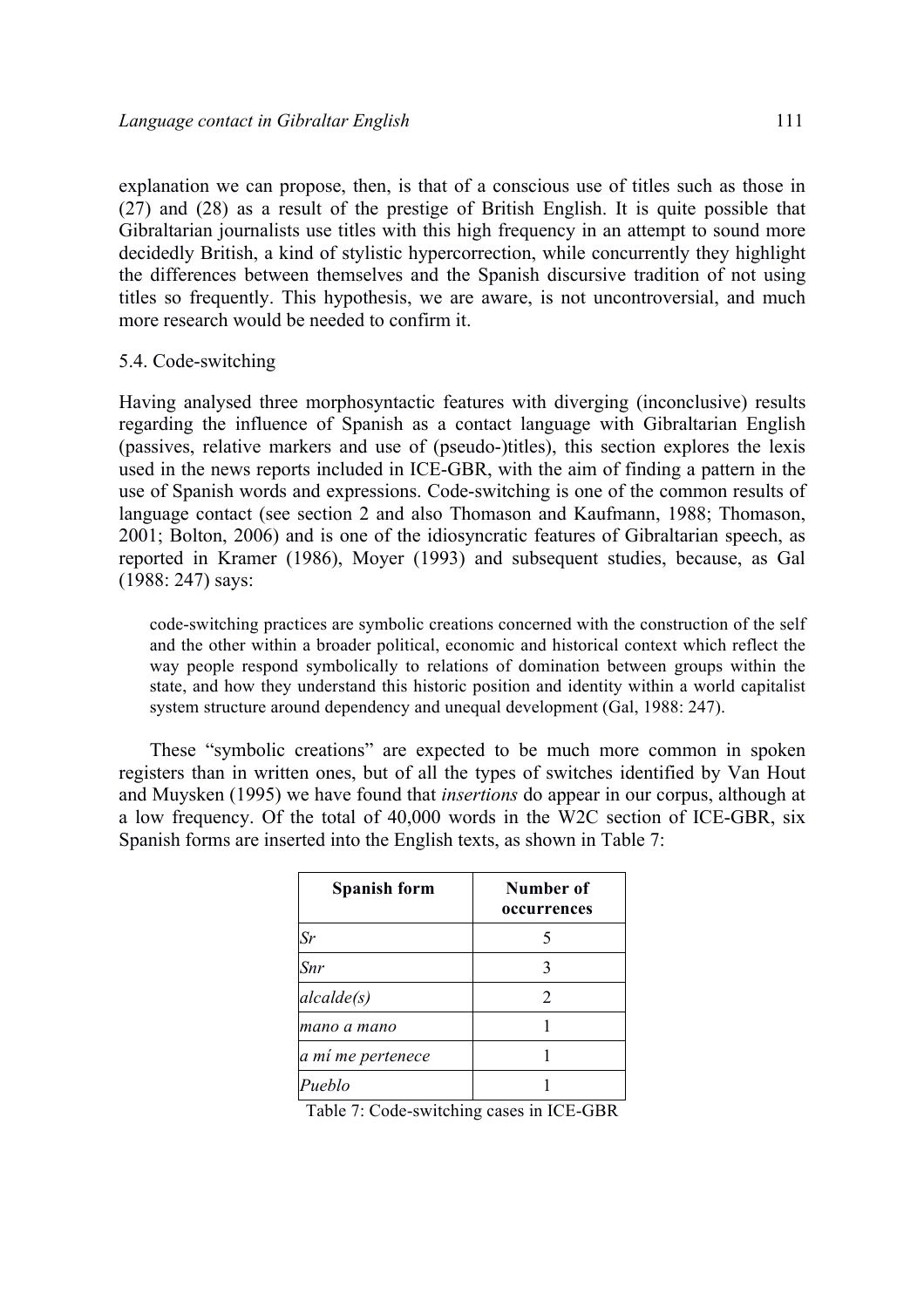Interestingly enough, the two most common Spanish forms are titles, namely abbreviations of Spanish *señor* 'mister', which exclusively precede names of Spanishspeaking people (*Sr Rajoy, Sr Margallo*, both Spanish politicians, and *Sr Morejon-Pazmiño*, an Ecuatorian diplomat).<sup>14</sup> None of these Spanish names is ever preceded by its English counterpart *Mr*, whose use is restricted to non-Spanish people, such as *Mr Cameron, Mr Clinton, Mr Cooper* and also *Mr Guerrero*, who, despite having a Spanish surname, is a Gibraltarian citizen, the CEO of the Gibraltar Tourist Board. The shortening *Snr* is also worth mentioning, since it is not a Standard Spanish abbreviation (as noted by the *Real Academia de la Lengua Española*).<sup>15</sup> Its use stands alongside that of *Sr*, even in the same text (e.g. *Snr Diego Morejon* and *Sr Morejon*), but it seems to be restricted to one author, Fabian Picardo, Gibraltar's chief minister.

The word *alcalde(s)* is used to refer to Spanish mayors, although the use of the English word is also possible when referring to Spanish politicians, as seen in (29) and (30):

- $(29)$   $-p$  Whatever evolution that moot invitation took, if at all, it appears that the plan was then that the two PSOE <indig>**alcaldes**</indig>from La Linea and San Roque who were due to make an appearance for a debate scheduled for today, Saturday, asked for this to be changed for diary reasons.</p><*Gibraltar Chronicle* 2014-04-25>
- (30) <p>Speaking later to Spanish journalists Mr Feetham said he was saddened that he was invited to sit in a debate with the mayors and the La Linea **mayor** had then pulled out <quote>"not to offend Mr Picardo...who was in the Caymans anyway"</quote>.</p><*Gibraltar Chronicle* 2014-04-25>

The reason for this code-switching in (29) is, therefore, not justified by a linguistic gap, but by its expressive function (Poplack, 1980). Expressivity also seems to be the reason behind the use of the sequences *mano a mano* and *a mí me pertenece*, as shown in (31) and (32):

- (31) <p>Locally nothing changed on the running <indig>**mano a mano**</indig> between Fabian and Daniel, the latter who rose to Leader of the Opposition whilst his predecessor was in June to arise as Sir Peter.</p><*Gibraltar Chronicle* 2014-01-23>
- (32) <p>Mr Feetham describes his project as <quote>"seeking to break the mould of Gibraltar politics".</quote></p> <p><quote>"I want to break from promising people things, of promising everything to everyone. Gibraltar cannot continue with the culture of <punctuation>'</punctuation><indig>**a mi me pertenece**</indig><punctuation>'</punctuation>. It will catch up on us,"</quote> he says warning that if Gibraltar were hit by difficulties the issues he is warning about will become critical.</p><*Gibraltar Chronicle* 2014-01-23>

In sentences (31) and (32), two Spanish expressions are inserted in the discourse, although their equivalent English forms would suit the communicative purposes perfectly: *hand in hand* and *it belongs to me*. The reason for code-switching, then, has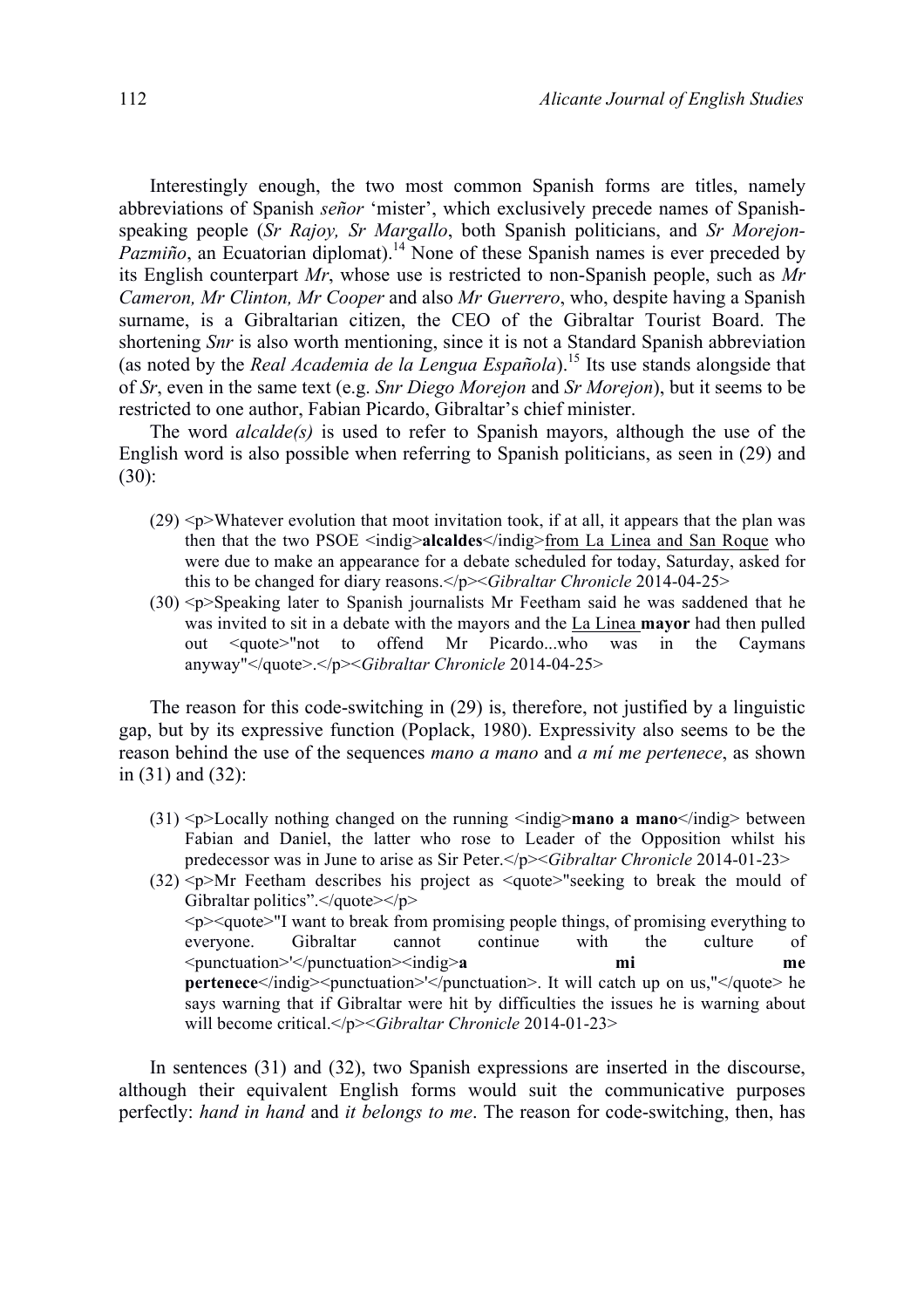to do with a high degree of expressiveness and the construction of a Gibraltarian identity, in the sense described by Gal (1988), above.

Summing up, these cases of code-switching constitute strong evidence for the influence of Spanish on the Gibraltarian press. Although the native code-switching variety *Yanito* exists mainly in the spoken mode, Gibraltarian speakers seem to have a tendency to insert occasionally Spanish words and expressions into written registers, such as press news reports.

## **6. Summary and conclusions**

This paper has presented a preliminary study of the effects of language contact in Gibraltar by exploring the reportage sections of two components of the *International Corpus of English*, namely ICE-GB (Great Britain) and ICE-GBR (Gibraltar). The ICE project was born in the 1980's with the idea of providing comparable one-million-word corpora of different varieties of English, and the first member of the family was ICE-GB, released in 1988. The team to which the authors belong was commissioned in 2014 to compile the ICE-GBR, and currently 100,000 words have been completed. For this preliminary study only 40,000 words were used from each corpus, namely those including press news reports. With the aim of investigating whether the Gibraltarian press variety is influenced to some extent by its contact language, Spanish, four different features were scrutinized, the frequency of the passive voice, the type of relativizer in subject position, the use of (pseudo-)titles, and code-switching. The results are summarized in Table 8.

| Feature                                    | <b>Evidence of contact with</b><br><b>Spanish</b> | Other possible explanation                                           |
|--------------------------------------------|---------------------------------------------------|----------------------------------------------------------------------|
| <b>Frequency of the</b><br>passive voice   | Possibly                                          | No. Informalization and<br>colloquialization have been<br>ruled out. |
| Type of relativizer in<br>subject position | Difficult to determine                            | Global tendency in World<br>Englishes.                               |
| Use of (pseudo-)titles                     | No                                                | Prestige of British English?                                         |
| Code-switching                             | Yes                                               | No                                                                   |

Table 8: Summary of results

It was hypothesized that, if Spanish does influence the Gibraltarian press, then the frequency of the passive voice would be lower in ICE-GBR than in ICE-GB. This was indeed seen to be the case, and was statistically significant. Further tests were conducted to rule out a potential diachronic change (owing to the 30-year gap between the compilation of the two corpora), but the exploration of the type/token ratio (in line with Biber, 1988) and the frequency of quotations (following Leech et al., 2009)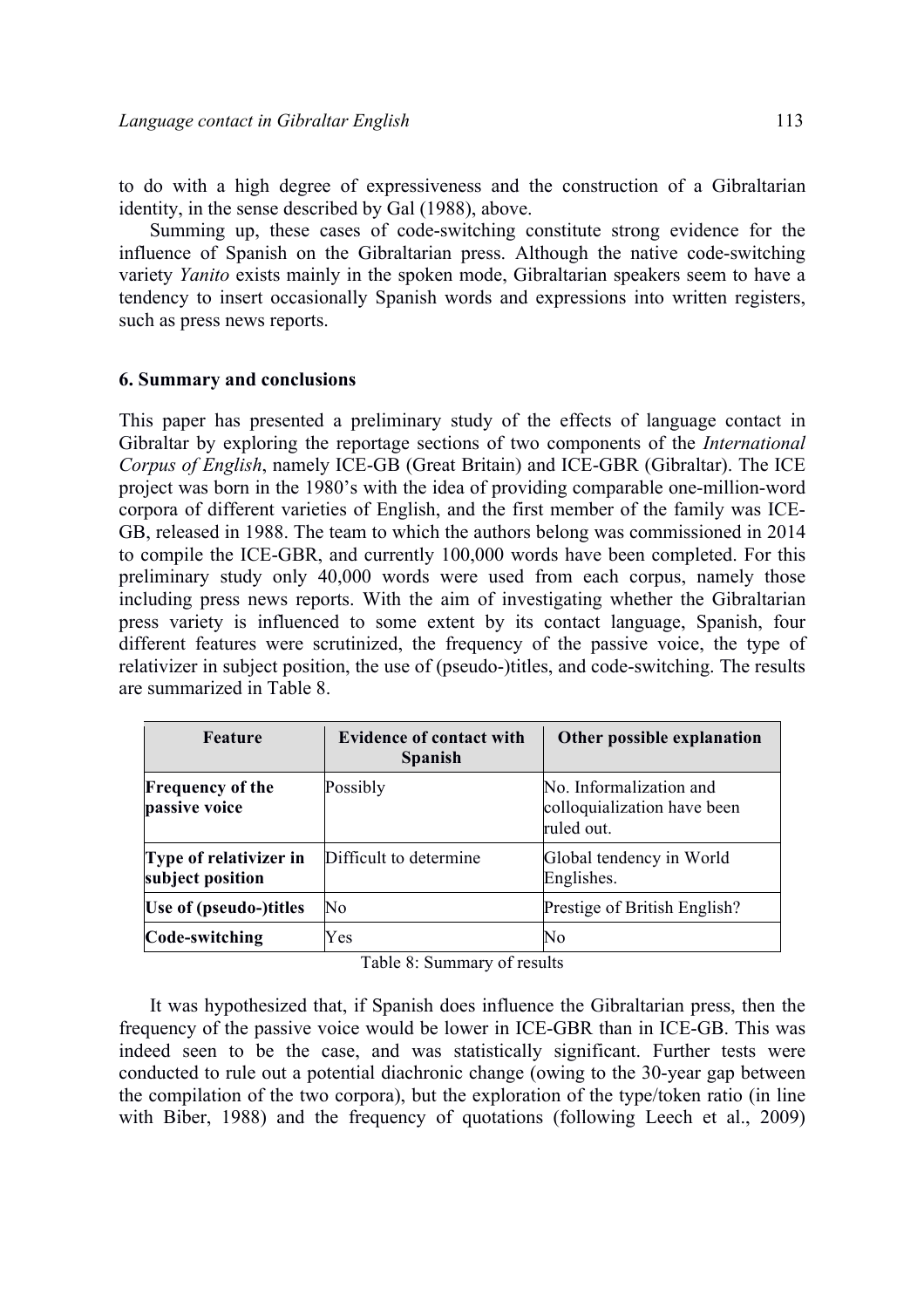suggest that ICE-GBR does not exhibit features related to informalization or colloquialization.

The lower frequency of the passive voice in the Gibraltarian press is, therefore, not the result of either of these two processes, which implies that contact with Spanish may possibly play a role in this morphosyntactic feature.

Regarding the type of relativizer, the hypothesis was that the overwhelming presence of Spanish *que* would favour a similar use of English *that*. This was found to be the case with inanimate antecedents (but not with animate ones), although asserting that this is the result of the Spanish influence is premature, since other varieties of English worldwide have witnessed the same development recently, especially in the low frequency of *which* with inanimate antecedents, and this seems to be the trend in native varieties of English, as reported by Leech et al. (2009: 227, 229).

The third variable studied was the use of titles (e.g. *Mr, Dr, Sir*) and pseudo-titles (e.g. *Tory leader, therapist*, etc.), with the hypothesis that the Spanish influence would render a much lower frequency of these items in ICE-GBR than in ICE-GB. The results, in this case, clearly go against the hypothesis, since the Gibraltarian press includes (pseudo-)titles with a significantly higher frequency than ICE-GB. This constitutes another piece of evidence for the lack of informalization and colloquialization of this text-type in ICE-GBR; it was also suggested that the reason for this unexpected result could be rooted in a voluntary attempt to distance the text from Spanish discourse traditions and, concomitantly, a desire to invoke the higher prestige of British English.

Finally, cases of code-switching were also examined, since the combination of English and Spanish is common in the spoken mode (and the source for the Gibraltarian variety *Yanito*, see Section 2). The press news reports included in ICE-GBR exhibit several cases of insertion of Spanish forms for expressive purposes, such as the title *Sr*, the noun *alcalde*, and constructions such as *mano a mano*. This final variable is, undoubtedly, the most conspicuous piece of evidence for the contact between English and Spanish in Gibraltar.

All in all, we have shown that the compilation of comparable corpora constitutes a necessary tool for the study of variation in general, and for the analysis of language contact phenomena in particular. Although the compilation of ICE-GBR is ongoing, this preliminary study demonstrates that, despite the fact that the English spoken in Gibraltar exhibits a strong exonormative allegiance to British English, the language used by the Gibraltarian press exhibits evidence of the influence of Spanish, as well as some idiosyncratic features which require further analysis. The findings in this study will have to be compared with the exploration of more text-types and, finally, with the whole ICE-GBR corpus, which will provide a comprehensive picture of Gibraltarian English at the beginning of the 21st century.

**Notes**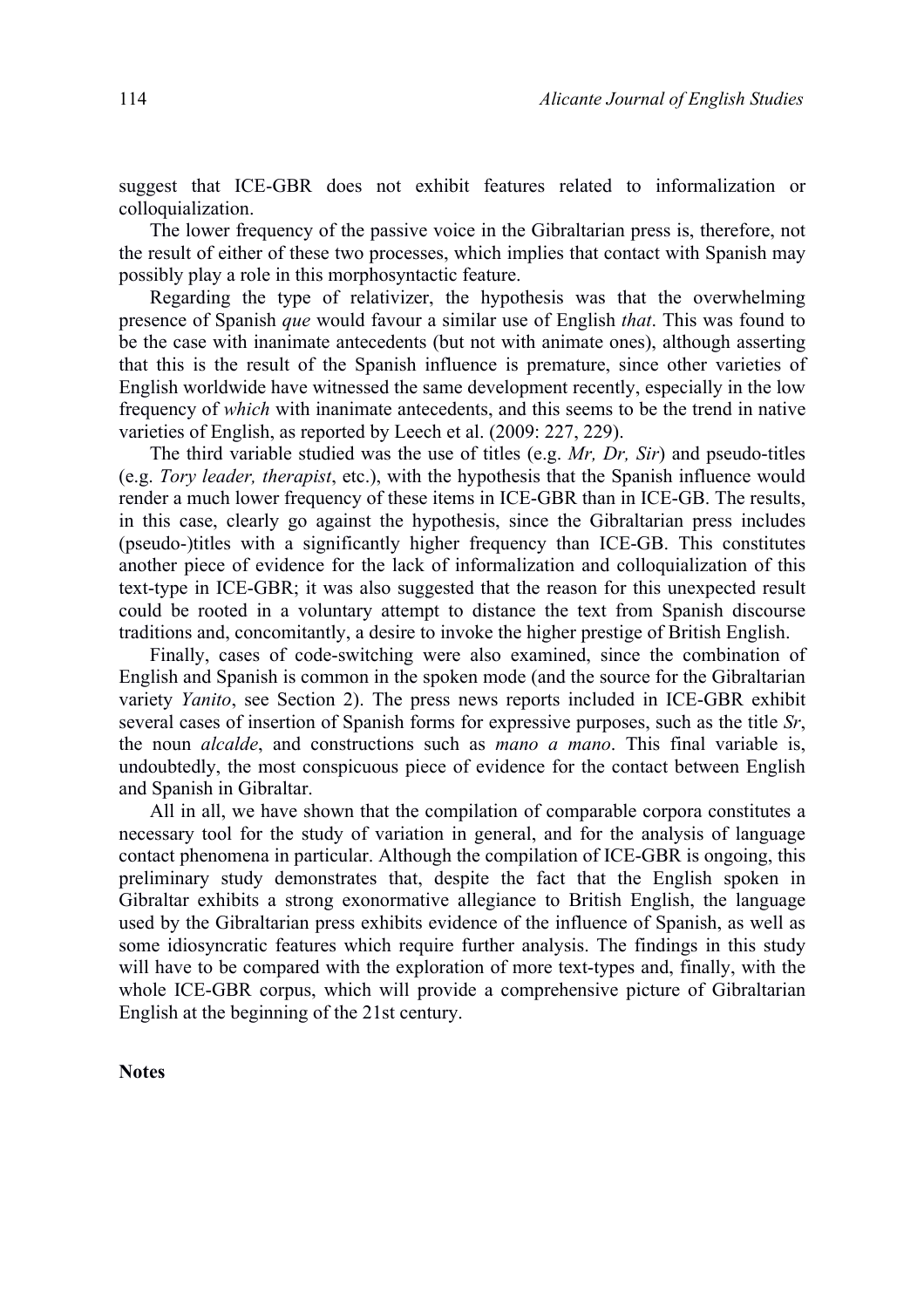\* The authors gratefully acknowledge the Spanish Ministry of Economy and Competitiveness (grants FFI2014-53930-P and FFI2014-51873-REDT). Thanks are also due to two anonymous reviewers for their helpful comments.

1. MG Sanchez, a Gibraltarian writer, reflects this idea in *The Escape Artist*: "Most Gibraltarians have [...] mixed bloodlines. This is because most of us are the sons of immigrants who came to Gibraltar from other parts of the Mediterranean from the mid-1750s onwards. In fact, in the nineteenth-century everybody used to call us 'mongrels' because we were neither Spanish nor British, but a strange composite of the two with a bit of Genoese, Maltese, Irish, Portuguese and Jewish through into the melting pot as well" (2013: 13).

2. See <http://view0.webs.uvigo.es/ice-gibraltar> for further details, last access 25 September 2017.

3. Official census:<https://www.gibraltar.gov.gi/new/gibraltar-census-history>, last access 25 September 2017.

4. The issue of identity underlies most references to the linguistic situation of Gibraltar. Kellerman (2001: 411) defines Gibraltar as a region in search of an identity, a language and a culture. For Moyer (1993: 236), "Gibraltarians avoid identifying themselves with a given group, and at the same time they are affirming a local identity". This is also clearly shown in the novels of MG Sanchez, one of the most prolific local writers. In *The Escape Artist* we find the following excerpts: "'I am Gibraltarian,' he said in a tone which made it clear that he was no longer kidding". (Sanchez, 2013: 5) and "No, I'm not Spanish. I'm from Gibraltar, mate" (Sanchez, 2013: 14). Finally, Jennifer Ballantine in a recent interview states: "I was away from Gibraltar for a period of years, and from when I left in 1994 to when I came back in 2007, in that period of time this question of identity had somehow erupted in a way that I hadn't heard before, certainly not when I left initially. I suspect that the tercentenary commemoration of the taking of Gibraltar in 2004 would have focused everybody's minds towards the fact that it was three hundred years since Gibraltar was taken from Spain, and this must mean something; at that time a number of publications were produced which aimed to look at the question of Gibraltar" (Seoane, 2017: 222).

5. This age-grading pattern (Weston, 2011; Seoane et al., 2016) is also reinforced by MG Sanchez, who agrees with the assumption that the choice of language is directly related to age (personal communication). Nevertheless, according to Jennifer Ballantine (cf Seoane, 2017: 223) we cannot generalize. In her opinion, "I think that social class and educational background has a certain amount of influence in this question," although she agrees that, before WWII, Spanish was very widespread as shown by the existence of Gibraltarian newspapers other than the *Gibraltar Chronicle*, such as *El Calpense* or *El Anunciador*, both written in Spanish produced for a local readership. Nowadays, however, the youngest speakers are mostly monolingual in English ("I think that English is becoming the main language for this generation, and code switching is probably very difficult; only certain terms enter their register but not every term that perhaps an older generation would be able to use".). The closure of the Instituto Cervantes in Gibraltar in 2015 is further evidence for this increasing gap between the Spanish language and the Gibraltarian population.

6. As acknowledged by MG Sanchez, "[t]o understand modern-day Gibraltar you have to understand this sense of hybridity and all the apparent craziness that comes with it – blondhaired people with Spanish surnames, red pillar boxes beside *chiringuitos* serving *gambas a la plancha,* British bobbies speaking Spanish, et cetera, et cetera" (Seoane, 2016: 255).

7. Even as this article is being written, changes are taking place regarding ICE's website and its coordination. The former coordinator, Gerald Nelson (Chinese University of Hong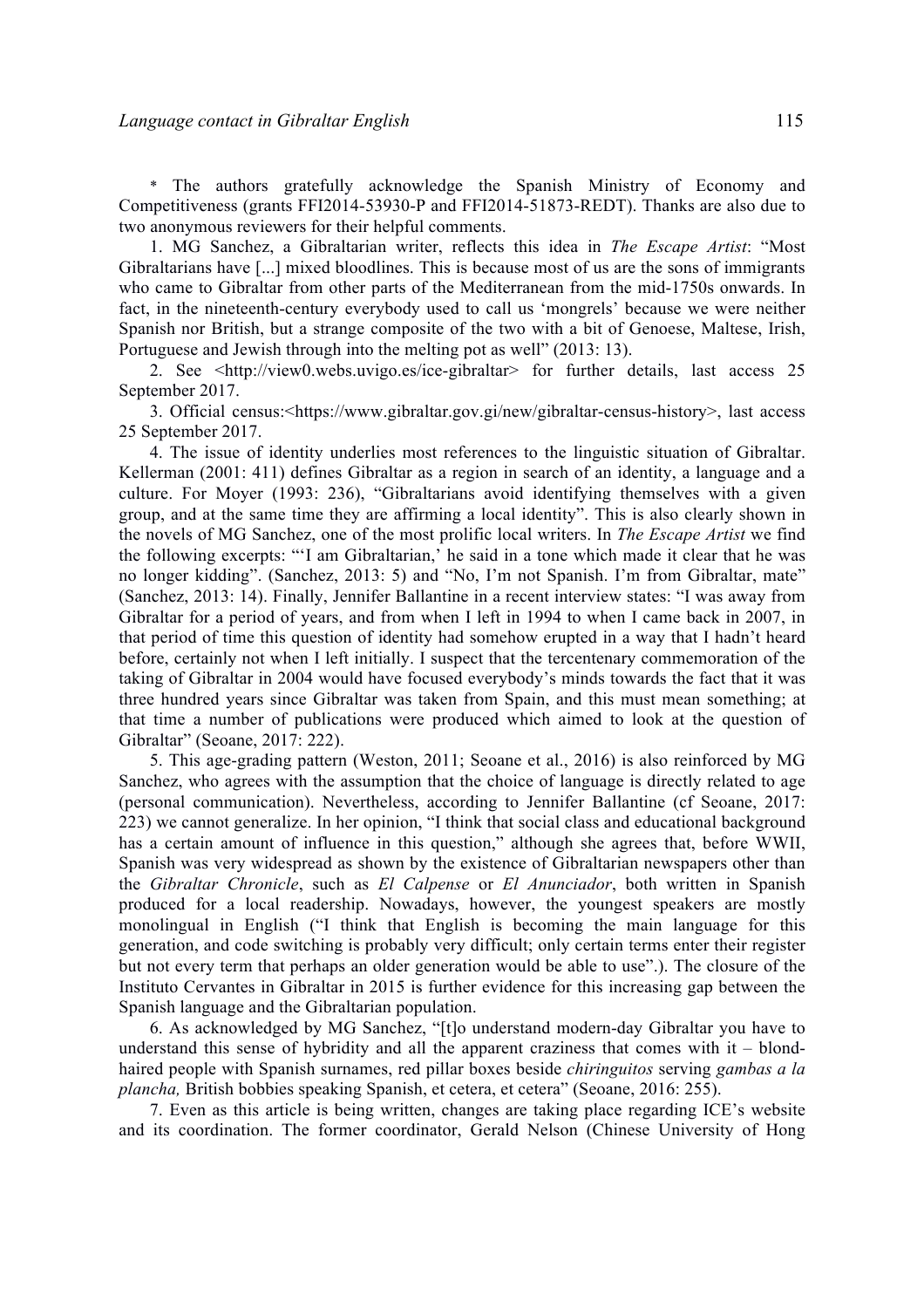Kong), has just been succeeded by Marianne Hundt (Univ. of Zürich) and a board is in the process of being constituted, as announced at a recent ICAME conference (Kirk and Nelson 2017). Likewise, ICE's webpage is in the process of being moved from its present hosting site to an institutional URL at the University of Zürich.

8. Spanish has a passive construction with the pronoun *se* (e.g. *Se venden limones* 'Lemons are sold'; see Mendikoetxea (1999: 1631-1722)), which falls out of our study here.

9. The *z-test* score was obtained using the online calculator available at <http://www.socscistatistics.com/tests/ztest/Default2.aspx>, last access 25 September 2017.

10. The invariable relativizer *que* "is the most common relativizer in Spanish: it can appear both in restrictive and non-restrictive relative clauses, and it is the only relativizer that can play any syntactic function (preceded, if needed, by the corresponding preposition and the definite article). … It is, therefore, the default relativizer in Spanish" [our translation].

11. Here examples with antecedents such as *army* or *government* were found, as in *When Beirut and its environs will be declared officially free of mili* < $\triangleright$  *tias and under the control of a reunited Lebanese army that has, for the first time, the germ of sectarian balance* <ICE-GB:W2C-010 #77:2>. They refer to a group of people, therefore they have an animate antecedent, but they also allow relative clauses introduced by *which*.

12. This sentence was taken from:

<http://elpais.com/diario/1992/04/10/internacional/702856801\_850215.html>, last access 25 September 2017.

13. From <https://www.theguardian.com/world/2017/jun/20/french-defence-ministersylvie-goulard-resigns-after-a-month>, last access 25 September 2017.

14. Spelled *Morejon-Pazmino* in the Gibraltarian press.

15. See <http://buscon.rae.es/dpd/apendices/apendice2.html> for a full list of accepted Spanish abbreviations, last access 25 September 2017.

#### **References**

Ballantine, Sergius J. (1983): "A study of the effects of English-medium education on initially monoglot Spanish-speaking Gibraltarian children". MA dissertation, University of Valencia.

- Ballantine, Sergius J. (2000): "English and Spanish in Gibraltar: Development and characteristics of two languages in Gibraltar". *Gibraltar Heritage Journal*, 7: 115–124.
- Biber, Douglas (1988): *Variation Across Speech and Writing*. Cambridge: Cambridge University Press.
- Biber, Douglas, Stig Johansson, Geoffrey Leech, Susan Conrad and Edward Finegan (1999): *Longman Grammar of Spoken and Written English*. Harlow: Longman.
- BNC = *The British National Corpus*, version 3 (BNC XML Edition) (2007): Distributed by Oxford University Computing Services on behalf of the BNC Consortium. URL: <http://www.natcorp.ox.ac.uk/>[accessed 10 June 2017].
- Bolton, Kingsley (2006): "World Englishes Today". In Braj B. Kachru, Yamuna Kachru and Cecil L. Nelson, eds. *The Handbook of World Englishes*. Oxford: Blackwell, 240-269.
- *Brown = A Standard Corpus of Present-Day Edited American English, for use with Digital Computers*. Compiled by W. Nelson Francis and Henry Kučera (Brown University. Providence, Rhode Island).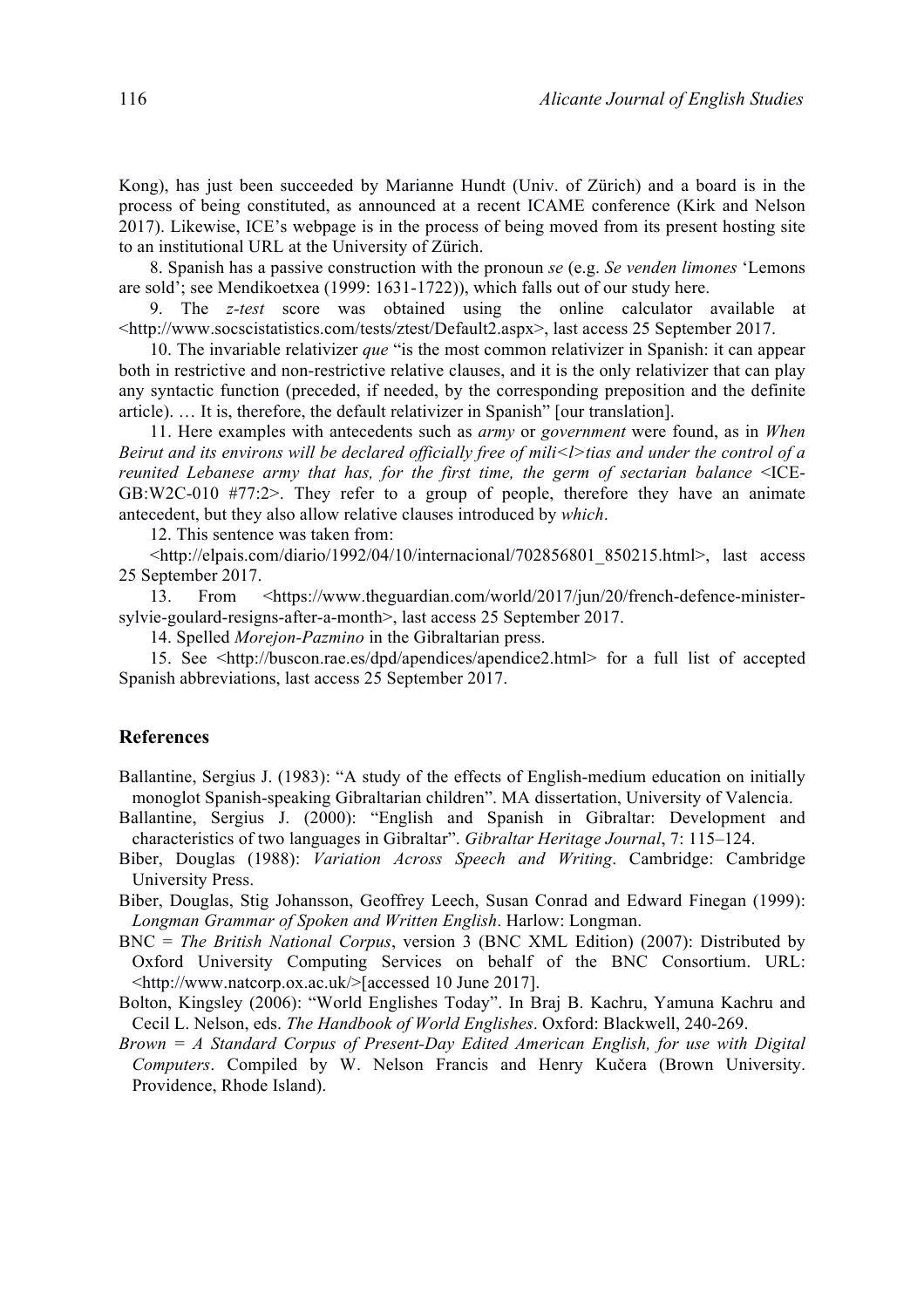- Brucart, José Ma. (1999): "La estructura del sintagma nominal: las oraciones de relativo". In Ignacio Bosque and Violeta Demonte, coords., *Gramática descriptiva de la lengua española*. *Vol. I Sintaxis básica de las clases de palabras*. Madrid: Espasa Calpe, 395-522.
- Cal Varela, Mario (1996): "Hacia una concepción prototípica de comunidad de habla: Gibraltar". *Atlantis*, XVIII(1–2): 37–52.
- Cal Varela, Mario (2001): *Algunos aspectos sociolingüísticos del inglés gibraltareño: Análisis cuantitativo de tres variables a nivel fónico*. Santiago de Compostela: Servizo de Publicacións, Universidade de Santiago de Compostela.
- Cavilla, Manuel ([1978] 1990): *Diccionario Yanito*. 2nd edition. Gibraltar: MedSUN.
- Census of Gibraltar (2012): https://www.gibraltar.gov.gi/new/census [accessed 15 June 2017].
- Davies, Mark (2008-): *The Corpus of Contemporary American English: 520 Million Words, 1990-present*. Available at <http://corpus.byu.edu/coca/> [accessed 15 May 2017].
- Davies, Mark (2013): *Corpus of Global Web-Based English: 1.9 Billion Words from Speakers in 20 Countries*. Available at <http://corpus.byu.edu/glowbe/> [accessed 15 May 2017].
- Farrelly, Michael and Elena Seoane (2012): "Democratisation". In Terttu Nevalainen and Elizabeth C. Traugott, eds., *The Oxford Handbook of the History of English*. Oxford: Oxford University Press, 392-401.
- Gal, Susan (1988): "The political economy of code choice". In Monica Heller, ed., *Code-Switching: Anthropological and Sociolinguistic Perspectives*. Berlin: De Gruyter, 245-263.
- García-Castro, Laura (2017): "'I remember to read a statement from somebody on net': clausal complementation in L2 varieties of English". Paper presented at the *Santiago-Leuven-Edinburgh seminar on Grammatical Variation and Change in English*. University of Leuven, 4-5 April 2017.
- Greenbaum, Sidney (1988): "A proposal for an international computerized corpus of English". *World Englishes*,7(3): 315.
- Gut, Ulrike and Lilian Coronel (2012): "Relatives worldwide". In Marianne Hundt and Ulrike Gut, eds., *Mapping Unity and Diversity Worldwide: Corpus-based Studies of New Englishes*. Amsterdam: John Benjamins, 215-242.
- Guy, Gregory R. and Robert Bayley (1995). "On the choice of relative pronouns in English". *American Speech*, 70(2): 148-172.
- Herrmann, Tanja (2003): *Relative Clauses in Dialects of English: A Typological Approach*. Freiburg, Germany: University of Freiburg dissertation.
- Hinrichs, Lars, Benedikt Szmrecsanyi and Axel Bohmann (2015): "*Which*-hunting and the Standard English relative clause". *Language*, 91(4): 806-836.
- Huber, Magnus (2012): "Syntactic and variational complexity in British and Ghanaian English relative clause formation in the written parts of the International Corpus of English". In Bernd Kortmann and Benedikt Szmrecsanyi, eds., *Linguistic Complexity*. Berlin and Boston: De Gruyter, 218-242.
- Huddleston, Rodney and Geoffrey K. Pullum (2002): *The Cambridge Grammar of the English Language*. Cambridge: Cambridge University Press.
- Hundt, Marianne (2015): "World Englishes". In Douglas Biber and Randi Reppen, eds., *The Cambridge Handbook of English Corpus Linguistics*. Cambridge: Cambridge University Press, 381-400.
- Hundt, Marianne and Johannes Kabatek (2015): "Pseudo-titles, global language contact and discourse traditions". Paper presented at the *48th Meeting of the Societas Linguistica Europaea*, Leiden, Netherlands, 2-5 September 2015.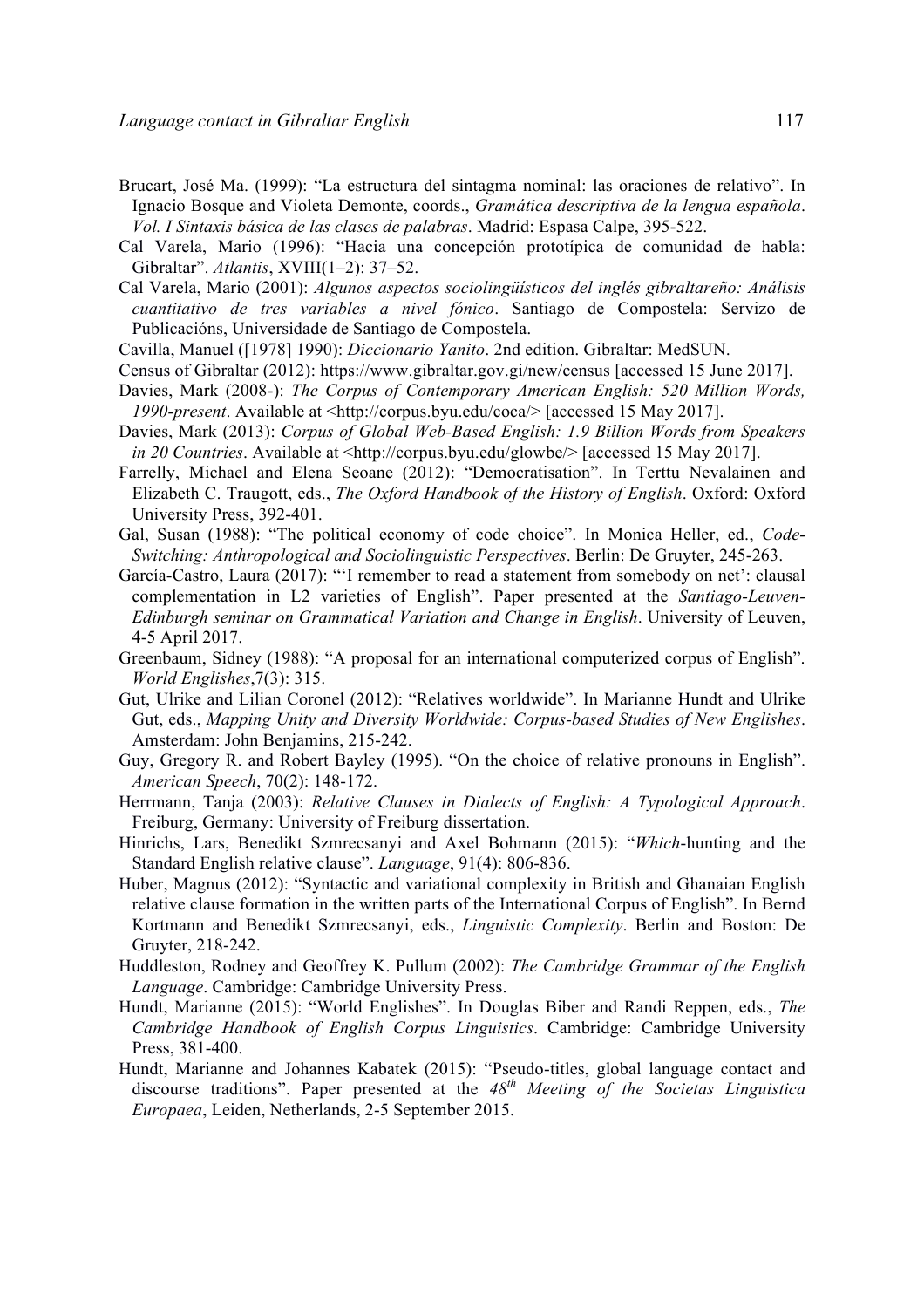- Jucker, Andreas (1992): *Social Stylistics. Syntactic Variation in British Newspapers*. Berlin: De Gruyter.
- Kabatek, Johannes and Albert Wall, eds. (2013): *New Perspectives on Bare Noun Phrases in Romance and Beyond*. Amsterdam: John Benjamins.
- Kellerman, Anja (2001): *A New New English. Language, Politics and Identity in Gibraltar.* Heidelberg: Heidelberg Schriften zur Sprache und Kultur.
- Kirk, John and Gerald Nelson (2017): "The International Corpus of English (ICE) Project: The next 25 years". Plenary Lecture delivered at the *38 ICAME Conference*. Prague, Czeck Republic, 24-28 May 2017.
- Kramer, Johannes (1986): *English and Spanish in Gibraltar*. Hamburg: Helmut Buske Verlag.
- Le Page, Robert B. and Andreé Tabouret-Keller (1985): *Acts of Identity: Creole-based Approaches to Language and Ethnicity*. Cambridge: Cambridge University Press.
- Leech, Geoffrey, Marianne Hundt, Christian Mair and Nicholas Smith (2009): *Change in Contemporary English: A Grammatical Study*. Cambridge: Cambridge University Press.
- Levey, David (2008): *Language Change and Variation in Gibraltar*. Amsterdam and Philadelphia: John Benjamins.
- Levey, David (2015): "Gibraltar English". In Daniel Schreier, Peter Trudgill, Edgar W. Schneider and Jeffrey P. Williams, eds., *The Lesser-Known Varieties of English.* Vol 2. Cambridge: Cambridge University Press, 51-69.
- Levey, Stephen (2006): "Visiting London relatives". *English World Wide*, 27: 45-70.
- Lipski, John (1986): "Sobre el bilingüismo anglo-hispánico en Gibraltar". *Neuphilologische Mitteilungen*, LXXXVIII: 414–427.
- *LOB Corpus = Lancaster-Oslo/Bergen Corpus.* Compiled by Geoffrey Leech (Lancaster University), Stig Johansson (University of Oslo) and Knut Hofland (University of Bergen).
- Loureiro-Porto, Lucía (2016): "(Semi-)modals of necessity in Hong Kong and Indian Englishes". In Elena Seoane and Cristina Suárez-Gómez, eds., *World Englishes: New Theoretical and Methodological Considerations* (Varieties of English Around the World, G57). Amsterdam: John Benjamins, 143-172.
- Loureiro-Porto, Lucía (2017): "ICE vs. GloWbE: Big data and corpus compilation". *World Englishes*, 36(3): 448-470.
- Mendikoetxea, Amaya (1999): "Construcctiones con "se": medias, pasivas e impersonales". In Ignacio Bosque and Violeta Demonte, coords. *Gramática descriptiva de la lengua española*. *Vol. II Las construcciones sintácticas fundamentales. Relaciones temporales, aspectuales y modales*. Madrid: Espasa Calpe, 1631-1722.
- Meyer, Charles F. (2002): "Pseudo-titles in the press genre of various components of the International Corpus of English". In Randi Reppen, Susan M. Fitzmaurice and Douglas Biber, eds., *Using Corpora to Explore Linguistic Variation*. Amsterdam: John Benjamins, 147-166.
- Moyer, Melissa G. (1993): *Analysis of Code-Switching in Gibraltar*. Barcelona: Publicacions de la Universitat Autònoma de Barcelona.
- Moyer, Melissa G. (1998): "Bilingual conversation strategies in Gibraltar". In Peter Auer, ed., *Code-Switching in Conversation: Language, Interaction and Identity*. New York: Routledge, 215-234.
- Mukherjee, Joybrato and Marco Schilk (2012): "Exploring variation and change in New Englishes. Looking into the *International Corpus of English* (ICE) and beyond". In Terttu Nevalainen and Elizabeth Closs Traugott, eds., *The Oxford Handbook of the History of English*. Oxford: Oxford University Press, 189-199.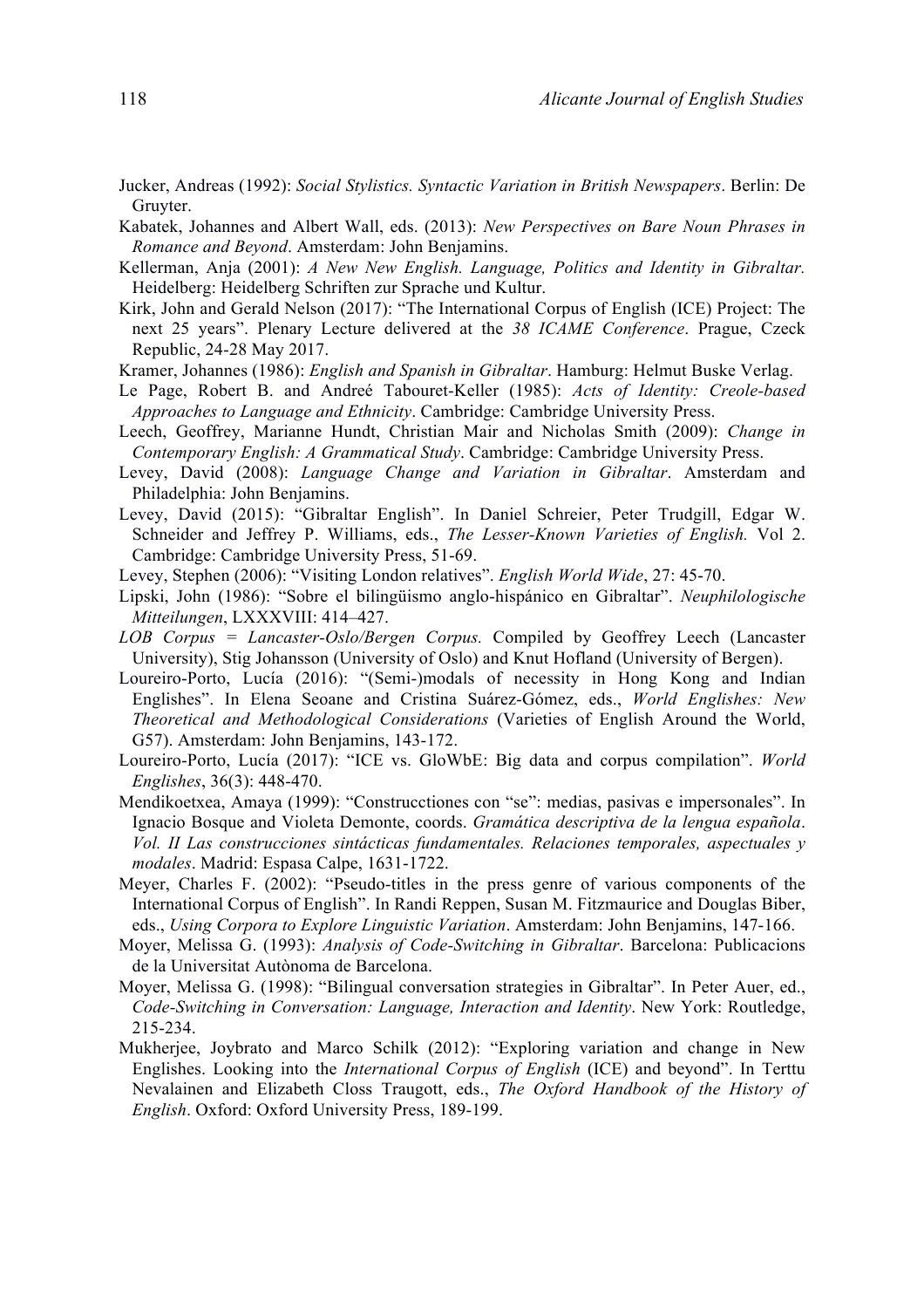- Nelson, Gerald (2006): "World Englishes and corpora studies". In Braj Kachru, Yamuna Kachru and Cecil L. Nelson, eds., *The Handbook of World Englishes*. Oxford: Blackwell, 733-750.
- Poplack, Shana (1980): "Sometimes I'll start a sentence in Spanish Y TERMINO EN ESPAÑOL: toward a typology of code-switching". *Linguistics*, 18: 581-618.
- Rissanen, Matti (2014): "On English historical corpora, with notes on the development of adverbial connectives". In Alejandro Alcaraz-Sintes and Salvador Valera-Hernández, eds., *Diachrony and Synchrony in English Corpus Linguistics* (Linguistic Insights 181). Bern: Peter Lang, 109-139.
- Rodríguez, José Manuel (2001): "Errores comunes en el lenguaje periodístico: Invasión pasiva". *Revista Latinoamericana de Comunicación CHASQUI* 76. Available at <http://www.redalyc.org/pdf/160/16007609.pdf> [accessed 10 June 2017].
- Rodríguez Pastor, César Luis and Verónica Castro Verdala (2013): "Voz pasiva perifrástica. Una propuesta didáctica". *Foro de Profesores de E/LE*,9: 143-151.
- Sáez Rivera, Daniel M. (2013): "Causes and conditions for the lack of the definite article in American-Spanish headlines". In Johannes Kabatek and Albert Wall, eds., *New Perspectives on Bare Noun Phrases in Romance and Beyond*. Amsterdam: John Benjamins, 157-188.
- Sanchez, Mark G. (2013): *The Escape Artist. A Gibraltarian Novel*. United Kingdom: Rock Scorpion Books.
- Schaub, Steffen (2016): "The influence of register on noun phrase complexity on varieties of English". In Christoph Schubert and Christina Sanchez-Stockhammer, eds., *Variational Text Linguistics: Revisiting Register in English*. Berlin: De Gruyter, 251–270.
- Schneider, Edgar (1992): "*Who(m)*? Constraints on the loss of case marking of *wh*-pronouns in the English of Shakespeare and other poets of the Early Modern English period". In Matti Rissanen, Ossi Ihalainen, Terttu Nevalainen and Irma Taavitsainen, eds., *History of Englishes: New Methods and Interpretations in Historical Linguistics*. Berlin: De Gruyter, 437-452.
- Schneider, Edgar (2007): *Postcolonial English: Varieties around the World*. Cambridge: Cambridge University Press.
- Seoane, Elena (2006a): "Information structure and word order change: The passive as an information rearranging strategy in the history of English". In Ans van Kemenade and Bettelou Los, eds., *The Handbook of the History of English.* Oxford: Blackwell, 360-391.
- Seoane, Elena (2006b): "Changing styles: On the recent evolution of scientific British and American English". In Christiane Dalton-Puffer, Dieter Kastovsky and Nikolaus Ritt, eds., *Syntax, Style and Grammatical Norms: English from 1500-2000*. Bern: Peter Lang, 191- 211.
- Seoane, Elena (2016): "Telling the true Gibraltarian story: an interview with Gibraltarian Writer M.G. Sanchez". *Revista Alicantina de Estudios Ingleses,* 29: 251-258.
- Seoane, Elena (2017): "A Gibraltar in the making: Interview with Dr. Jennifer Ballantine Perera". *Canarian Journal of English Studies,* 75: 217-225.
- Seoane, Elena and Cristina Suárez-Gómez (2013): "The expression of the perfect in East and South-East Asian Englishes". *English World-Wide,* 34(1): 1-25.
- Seoane, Elena, Cristina Suárez-Gómez and Lucía Loureiro-Porto (2016): "The ICE project looks at Iberia: The International Corpus of Gibraltar English". Paper presented at the *40th AEDEAN Conference.* Universidad de Zaragoza, 8-10 November 2016.